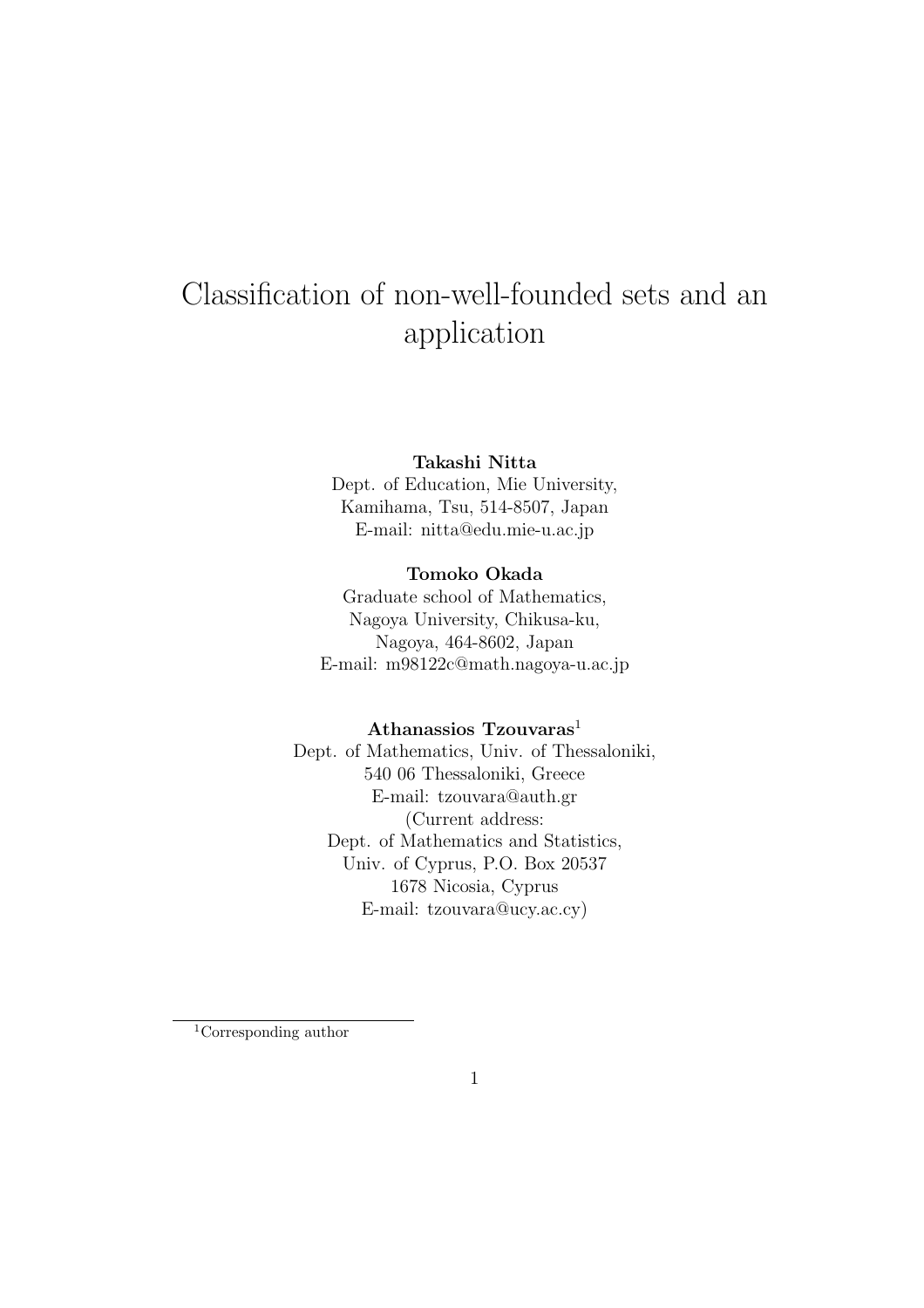# Classification of non-well-founded sets and an application

#### Abstract

A complete list of Finsler, Scott and Boffa sets whose transitive closures contain 1, 2 and 3 elements is given. An algorithm for deciding the identity of hereditarily finite Scott sets is presented. Anti-wellfounded (awf) sets, i.e., non-well-founded sets whose all maximal  $\in$ paths are circular, are studied. For example they form transitive inner models of ZFC minus foundation and empty set, and they include uncountably many hereditarily finite awf sets. A complete list of Finsler and Boffa awf sets with 2 and 3 elements in their transitive closure is given. Next the existence of infinite descending ∈-sequences in Aczel universes is shown. Finally a theorem of Ballard and Hrbáček concerning nonstandard Boffa universes of sets is considerably extended.

Mathematics Subject Classification: 03E30, 03E65.

Keywords: Anti-foundation axiom, non-well-founded set, Aczel, Finsler, Scott, Boffa set, anti-well-founded set.

# 1 Introduction

As is well known the foundation (or regularity) axiom says that the relation ∈ is well-founded, i.e., there is no infinite descending ∈-sequence

$$
\cdots \in x_2 \in x_1 \in x_0.
$$

Depicting  $\in$  by an arrow  $\leftarrow$ , one turns elementhood relations into directed graphs. For instance the set  $1 = \{0\}$  is depicted by the picture  $1 \rightarrow 0$ , or more abstractly, by the graph  $a \rightarrow b$ . In terms of graphs, well-foundedness says that there is no path of the form

$$
x_0 \to x_1 \to x_2 \to \cdots.
$$

Let ZFC<sup>−</sup> be ZFC minus foundation. An anti-foundation axiom is a principle which is added to ZFC<sup>−</sup> to fill the gap left by the missing foundation,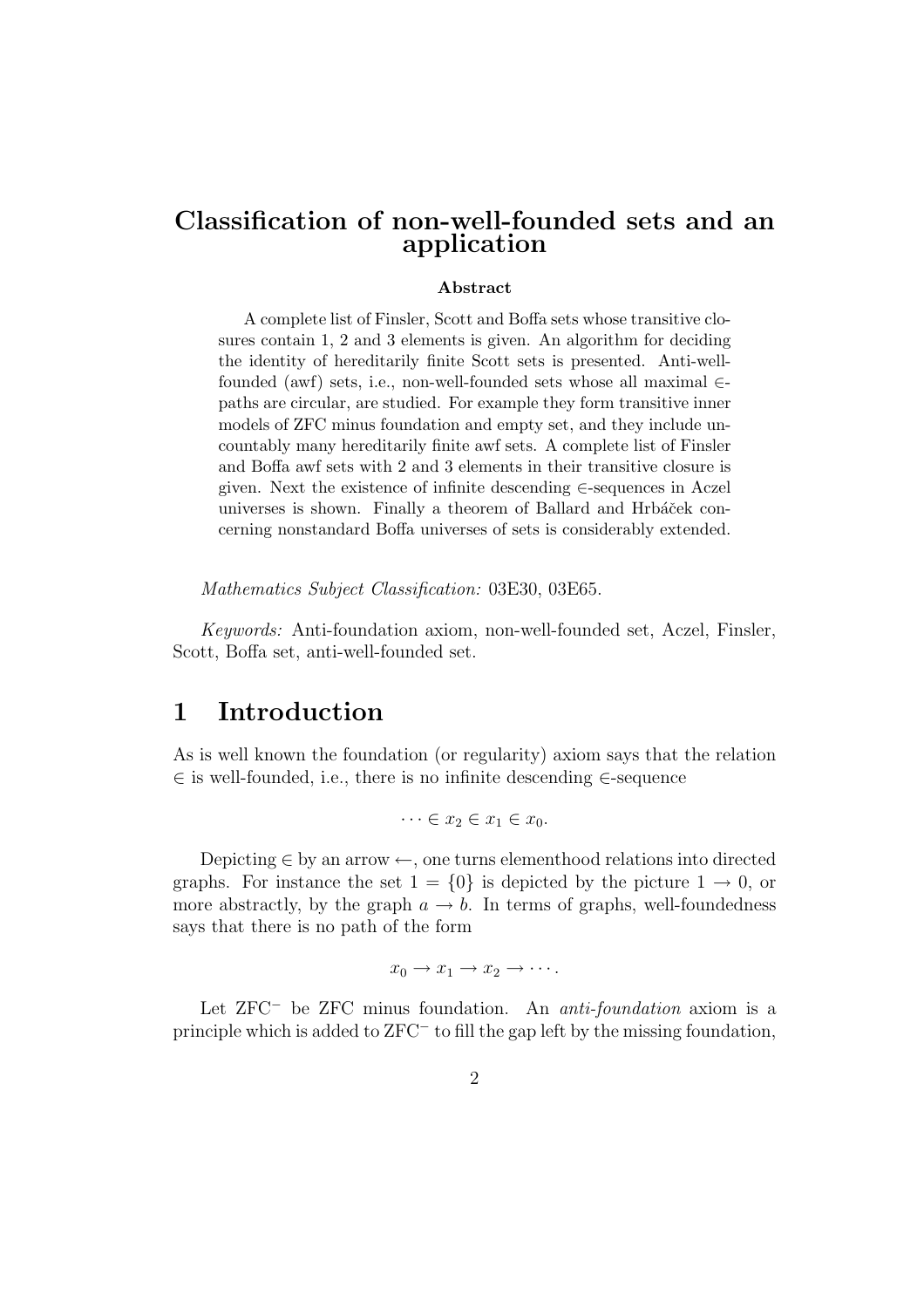and which, on the one hand postulates the existence of certain non-wellfounded sets, and on the other controls their identity. (Remember that the ordinary extensionality axiom is often unable to determine identity of nonwell-founded sets.) In 1988, Aczel  $(|1|)$  treated in a unified way a host of antifoundation axioms that had been considered in isolation by several authors along several decades of set theory. These are Aczel's, Scott's, Finsler's and Boffa' axioms, which entail corresponding extensions A, S, F and B, respectively, of the standard  $ZF$  universe  $V$ , such that

$$
V\subseteq \mathbf{A}\subseteq \mathbf{S}\subseteq \mathbf{F}\subseteq \mathbf{B}.
$$

In the next section instead of formulating the anti-foundation axioms themselves, we shall describe directly the classes A, S, F and B.

The representation of sets by graphs allows one to refer to the elements (of the transitive closure) of a set as "nodes". So an *n*-node set  $x$  is a set whose graph consists of n nodes, or equivalently,  $|TC(\lbrace x \rbrace)| = n$ .

In 1962, Richard Peddicord ([10]) computed the number of Zermelo-Fraenkel sets of finite nodes. In 1990, Booth ([5]) counted Finsler 1-node, 2-node and 3-node sets. In 1998, Milito and Zhang ([9]) proposed an algorithm for classifying Aczel sets, and and found an error in Booth's list of 3-node sets.

In section 2 of this paper, we provide the complete list of these sets. In section 3 we give an algorithm for identifying Scott sets, and obtain the number of Scott sets with one, two and three nodes. As a direct consequence we show that Scott sets and Finsler sets coincide with each other in the case of one and two nodes, and show that only two Finsler sets are not Scott sets in the case of three nodes. Generally speaking, it is interesting to construct Finsler sets that are not Scott sets. Dougherty found the first example of a Finsler set with nine nodes and 26 edges that is not a Scott set  $([1], p. 55)$ . Later, Moss found a simple example with only three nodes and five edges $([1],$ p. 54). We construct examples of Finsler sets of any number of nodes that are not Scott sets. In particular, we obtain a new example with four nodes and eight edges.

In section 4 we show the existence of Aczel sets with infinite descending  $\in$ sequences of any ordinal length, either circular or non-circular. This result is optimal since, as shown in  $([12])$ , there are no infinite descending  $\in$ -sequences with length  $On$  in Aczel universe.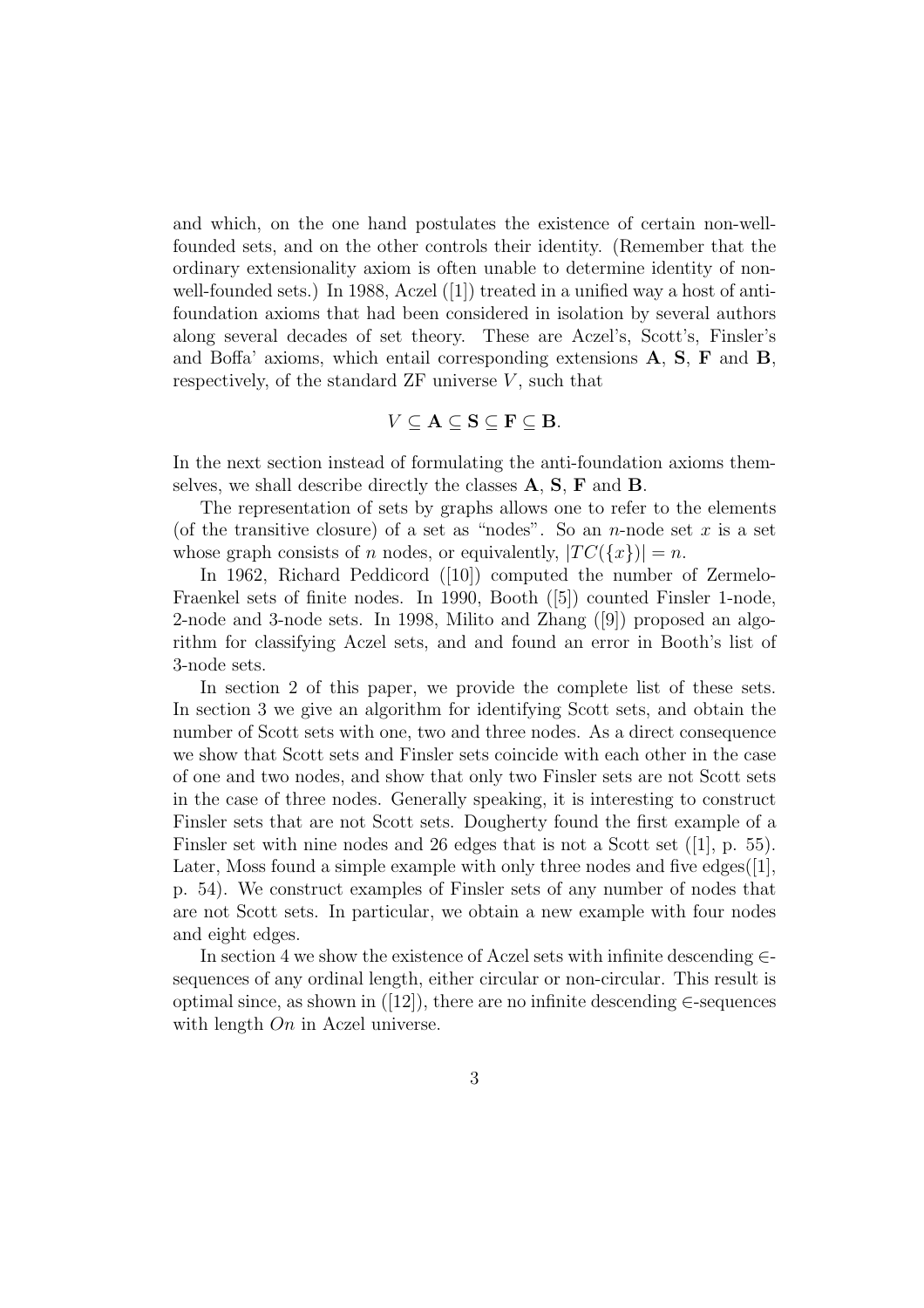In section 5 we focus on a particular kind of non-well-founded sets, the anti-well-founded (awf) ones, which stand quite opposite to the well -founded sets. These are non-well-founded sets whose all maximal ∈-paths are circular. It is shown that they form transitive inner models of ZFC minus foundation and empty set, and they include uncountably many hereditarily finite awf sets. A complete list of Finsler and Boffa awf sets with 2 and 3 elements in their transitive closure is given.

In section 6 we work with Boffa sets. For these sets Ballard and Hrbáček ([2]) developed a nonstandard universe in a class of urelements which satisfies an extension principle. In this paper we generalize their work to a larger class of sets, which we call "linear" and denote it by  $g_x$ . Furthermore we introduce an equivalence relation ∼ in a class of linear sets. In particular, we show the following:

**EXTENSION PRINCIPLE:** Let U be a universe and  $\kappa$  an infinite cardinal number. Then there exists a  $\kappa$ -saturated universe W and an elementary embedding  $F: U \to W$ . Moreover, if  $g_x$  is a linear set equation of circular type and  $(A_{g_x}/\sim) - (A_{g_x} \cap U/\sim)$  is a proper class, then one can assume that  $F(x)$  is equal to x for all  $x \in A_{q_x} \cap U$ , and  $A_{q_x} - W$  is a proper class.

The results of sections 3, 4 and 6 are due to the first two authors. Section 5 is due to the third author<sup>2</sup> .

Acknowledgement. The first two authors would like to thank Y. Yonezawa and Y. Yoshinobu for useful discussions, and also L. Weng for correcting an earlier draft of their manuscript.

<sup>&</sup>lt;sup>2</sup>The first two authors submitted a manuscript to MLQ in February 2001 and in revised form in December 2001. The third author submitted independently another manuscript in November 2001. The two manuscripts happened to contain substantial overlaps, so, upon the Editor's request, we decided to rework them into a joint paper – the present one.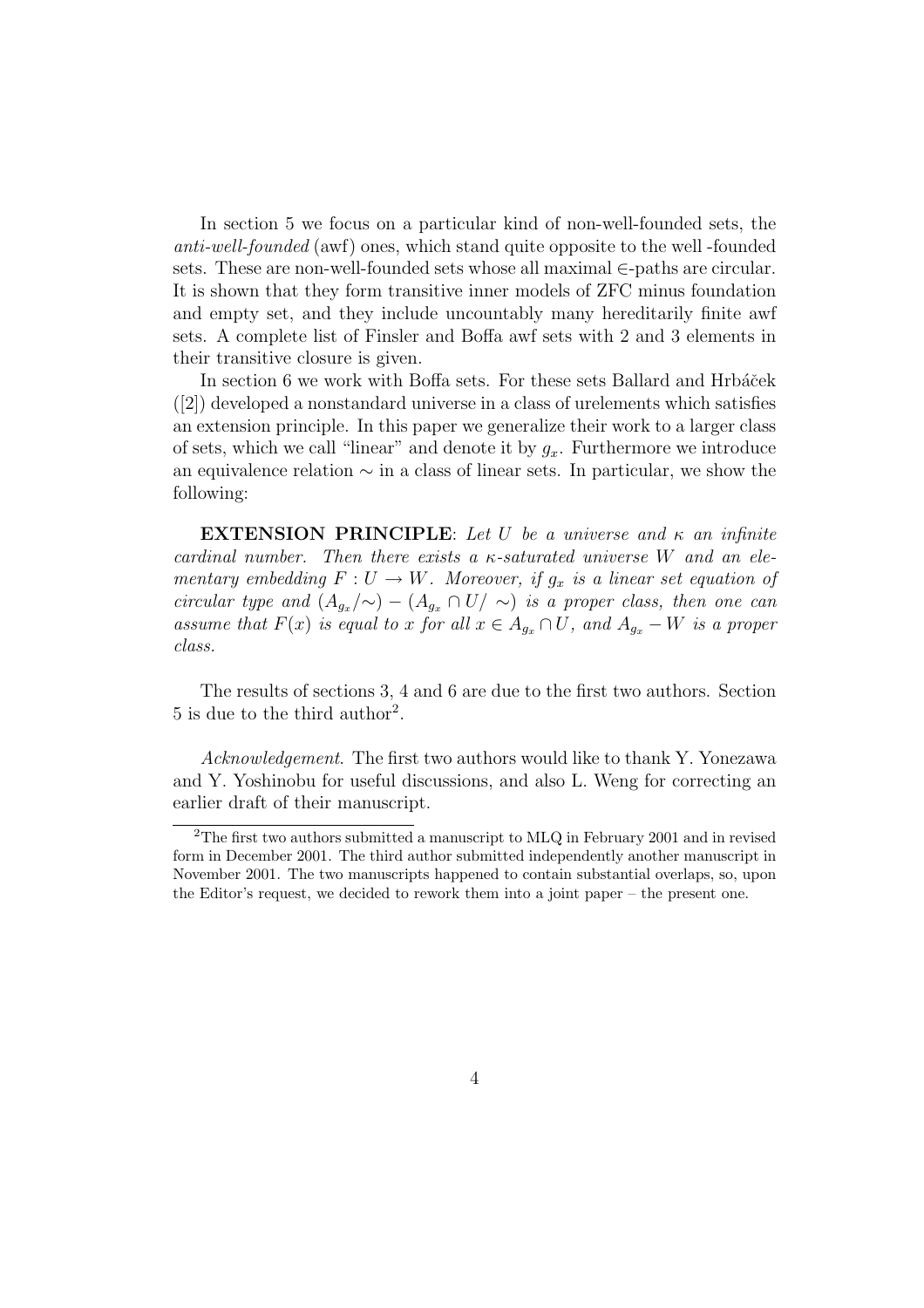# 2 Preliminaries

# 2.1 Non-well-founded set theories

#### 2.1.1 Graphs and systems

In this subsection we recall basic definitions and facts from [1].

A directed graph G is a pair  $(G, \rightarrow)$ , where G is a set of nodes and  $\rightarrow$  is a binary relation on G, the set of edges of G. We usually write  $(a \to b) \in G$ , or just  $a \to b$ , instead of  $(a, b) \in \to$ . Paths are sequences of consecutive edges

 $a_0 \rightarrow a_1 \rightarrow \cdots \rightarrow a_n.$ 

A cycle in the graph  $G$  is a path of the form

 $a_0 \rightarrow a_1 \rightarrow \cdots \rightarrow a_{n-1} \rightarrow a_0$ 

(an *n-cycle*, i.e., a cycle with *n* nodes and *n* edges), or

$$
a_0 \to a_1 \to \cdots \to a_n \to \cdots,
$$

(an infinite cycle).

An accessible pointed graph, or apg for short, is a triple  $(G, \rightarrow, a)$ , where  $(G, \rightarrow)$  is a directed graph and a is a distinguished node, the *point* of G, such that any other node of  $G$  is connected to  $a$  by a finite path.

Given G and  $a \in G$ , we set:

 $a_G = \{b \in G : (a \to b) \in G\}$  (the set of children nodes of a in G),

 $G_a =$  the apg with point a and nodes and edges those of G lying on paths starting from a.

A graph G is said to be extensional if

$$
a_G = b_G \Rightarrow a = b.
$$

An apg is said to be *well-founded* if it contains no circular path.

Let V be the set universe. Throughout the letters  $a, b, c, \ldots$  are used as labels of nodes of directed graphs, while  $x, y, z, \ldots$  range over sets.

A decoration of an apg G is a mapping  $d: G \to V$  such that for any node  $b \in G$ ,  $d(b) = \{d(c) : (b \rightarrow c) \in G\}$ . An apg G with point a is a a picture of a set x, if there is a decoration d of G such that  $d(a) = x$ . A decoration d of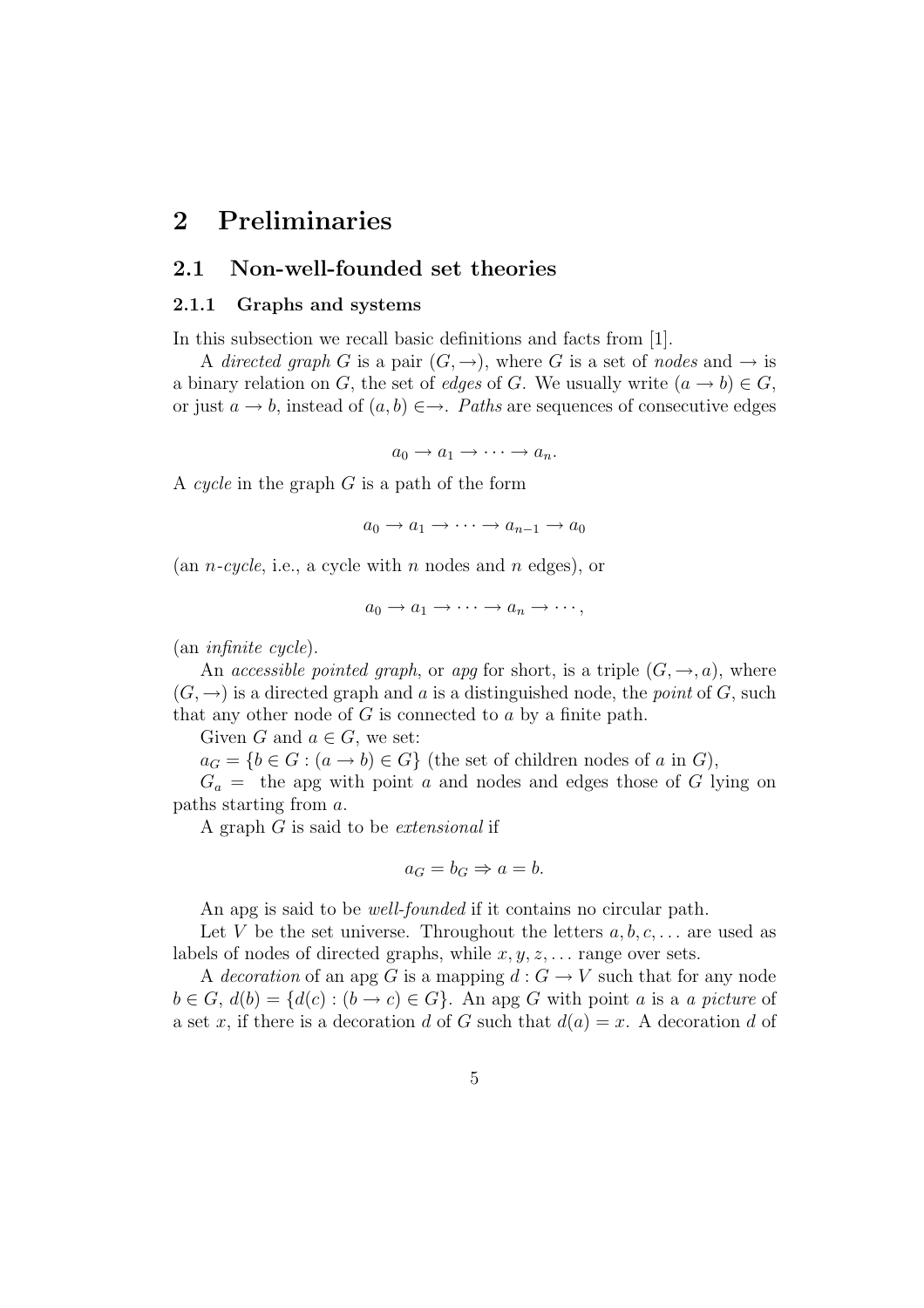G is injective if it is 1-1. The apg G is said to be an exact picture if it has an injective decoration.

A system is a pair  $(M, \rightarrow)$ , where M and  $\rightarrow$  are now classes of nodes and edges respectively, and for every  $a \in M$ ,  $a_M$  is a set, i.e., each node has set many children. For instance  $(V, \ni)$  is a system. For every system M and every node  $a \in M$ , clearly  $M_a$  is an apg.

Let  $V_0$  be the class of all apg's. The elements of  $V_0$  have the form  $G_a$ , where G is a graph and a is a node of G, and a is the point of  $G_a$ .

We may view the class  $V_0$  as a system if we equip it with edges  $(G_a, G_b)$ whenever  $a \rightarrow b$  is an edge in G.

The relationship between graphs and their decorations, or equivalently, between sets and their pictures, is a powerful tool for exploring the phenomenon of non-well-foundedness. For instance, every well-founded set has a picture which is a well-founded graph. And conversely (by Mostowski's Collapsing Lemma), every well-founded apg  $G$  has a unique decoration. This decoration is injective iff  $G$  is extensional. Therefore we may identify the universe  $WF$  of well-founded sets (which of course is the universe of  $ZF$ ) with a certain subclass of  $V_0$ , namely

 $WF = \{G \in V_0: G \text{ is extensional and well-founded}\}.$ 

#### 2.1.2 Aczel sets

In 1988 Peter Aczel introduced the so-called Aczel's Anti-Foundation Axiom (AFA). This axiom claims that every graph has a unique decoration. AFA can be reformulated in terms of the notion of system map. A system map  $\pi$ from the system M to the system M' is a map such that for every  $a \in M$ , the set of children of  $\pi(a)$  in M' is equal to the set  $\{\pi(b) : b$  is a child of a in M}. I.e.,  $(\pi(a))_{M'} = {\pi(b) : b \in a_M}.$ 

Call a system M strongly extensional if for every graph  $G$ , there is at most one system map  $\pi: G \to M$ . It is proved (cf [1], p. 28) that AFA can be equivalently formulated as follows:

(AFA) An apg has an injective decoration iff it is strongly extensional.

Let

 $\mathbf{A} = \{G \in V_0 : G \text{ is strongly extensional}\}.$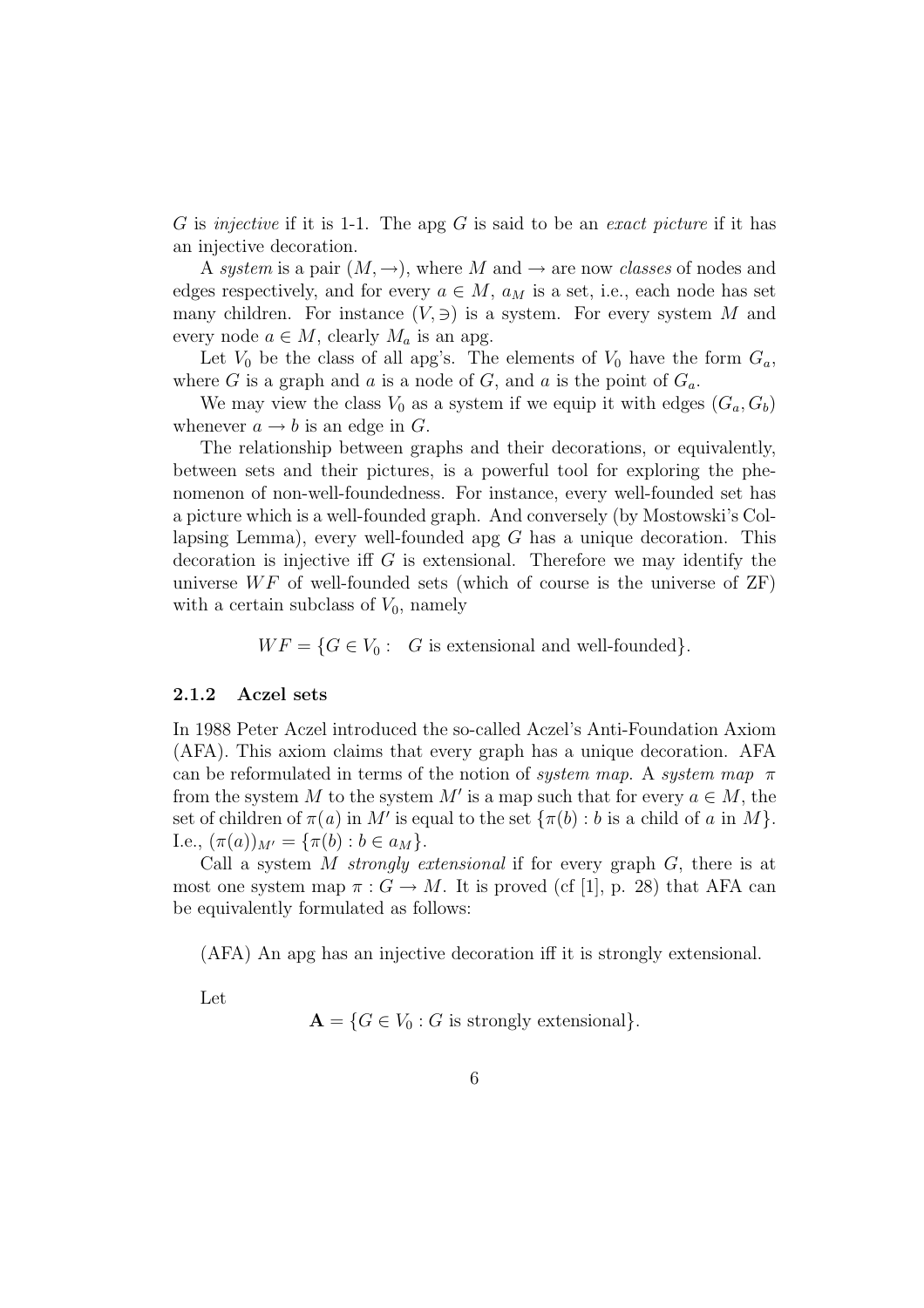A is said to be the Aczel universe and we refer to the elements of A as Aczel sets.

We often write  $x =_{Aczel} y$  to indicate that the sets x, y are equal in the sense of Aczel, i.e., they decorate the same graph. The unique set decorating the graph  $a \rightarrow a$  is denoted by  $\Omega$ .

#### 2.1.3 Scott sets

In 1960, D. Scott ([11]), motivated by computer science considerations, provided another model of ZFC<sup>-</sup>. To every apg  $G_a$  there corresponds an apg  $(G_a)^t$  whose nodes are paths starting from the point a of  $G_a$ , and whose edges are pairs of paths of the form

$$
(a \to \cdots \to b, a \to \cdots \to b \to b').
$$

Let  $\cong^t$  be the relation defined on  $V_0$  as follows:

$$
G_a \cong^t G'_{a'} \iff (G_a)^t \cong (G'_{a'})^t,
$$

(where  $\cong$  is the ordinary isomorphism between graphs).

A graph G is said to be *Scott-extensional* if it is  $\cong^t$ -extensional, i.e., if for any  $b, c \in G$ 

$$
G_b \cong^t G_c \Rightarrow b = c.
$$

Let

$$
\mathbf{S} = \{ G \in V_0 : G \text{ is Scott-extensional} \}.
$$

S is the *Scott universe* and the elements of S are referred to as *Scott sets*.

#### 2.1.4 Finsler sets

In 1926, P. Finsler ([8]) proposed a group of three axioms as remedy of the paradoxes. The most remarkable of them says that isomorphic sets are equal. Roughly, the axiom is true in the system  $M$ , if  $M$  satisfies the following extensionality principle: For any  $a, b \in M$ ,

$$
M_a \cong M_b \Rightarrow a = b.
$$

However this kind of extensionality does not imply ordinary extensionality, so P. Aczel weakened ≅ into a relation ≅\*, to the effect that if  $a_M = b_M$  then  $M_a \cong M_b$  (cf. [1], p. 57, for details).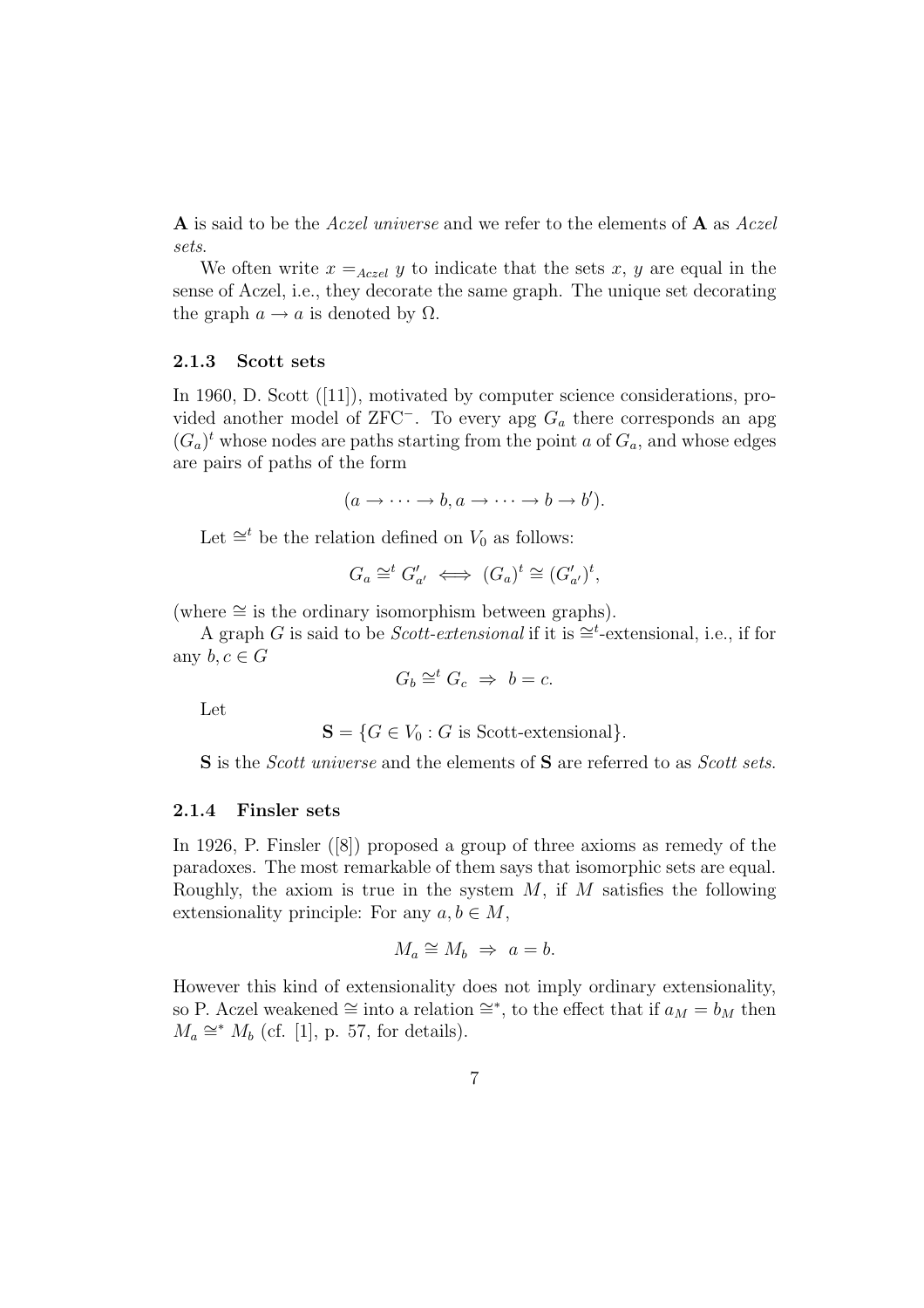A graph G is said to be *Finsler-extensional* if it is  $\cong$ \*-extensional i.e., if for all  $a, b \in G$ ,

$$
G_a \cong^* G_b \Rightarrow a = b.
$$

Let

 $\mathbf{F} = \{G \in V_0 : G \text{ is Finsler-extensional}\}.$ 

 **is the Finsler universe and the elements of**  $**F**$  **are referred to as Finsler** sets.

It is known that the Finsler sets constitute the largest universe defined by means of a "bisimulation" (cf.  $[1]$ , Prop. 4.26  $(2)$ ). In particular we have

$$
\mathbf{A} \subseteq \mathbf{S} \subseteq \mathbf{F}.\tag{1}
$$

#### 2.1.5 Boffa sets

In 1972, M. Boffa ([4]) proposed another type of non-well-founded set theory.

**Definition 2.1.1** The system  $M$  is said to be a *transitive subsystem of the* system M', abbreviated  $M \prec M'$ , if  $M \subseteq M'$  and for every  $a \in M$ , the children of a in M and M' coincide, i.e.,  $a_M = a_{M'}$ .

Boffa's antifoundation axiom is the following statement:

(BA) Given extensional graphs  $G_0$  and G with  $G_0 \prec G$  and an injective system map  $G_0 \to V$ , there is an injective system map  $G \to V$  that makes the following diagram commute:

$$
G
$$
\n
$$
\uparrow \searrow
$$
\n
$$
G_0 \longrightarrow V
$$

(Equivalently, every exact decoration of a transitive subgraph of an extensional graph can be extended to an exact decoration of the whole graph.)

When working in Boffa universe, we usually need a strong axiom of global choice. The most suitable is von Neumann's axiom of choice  $|V| = |On|$ ,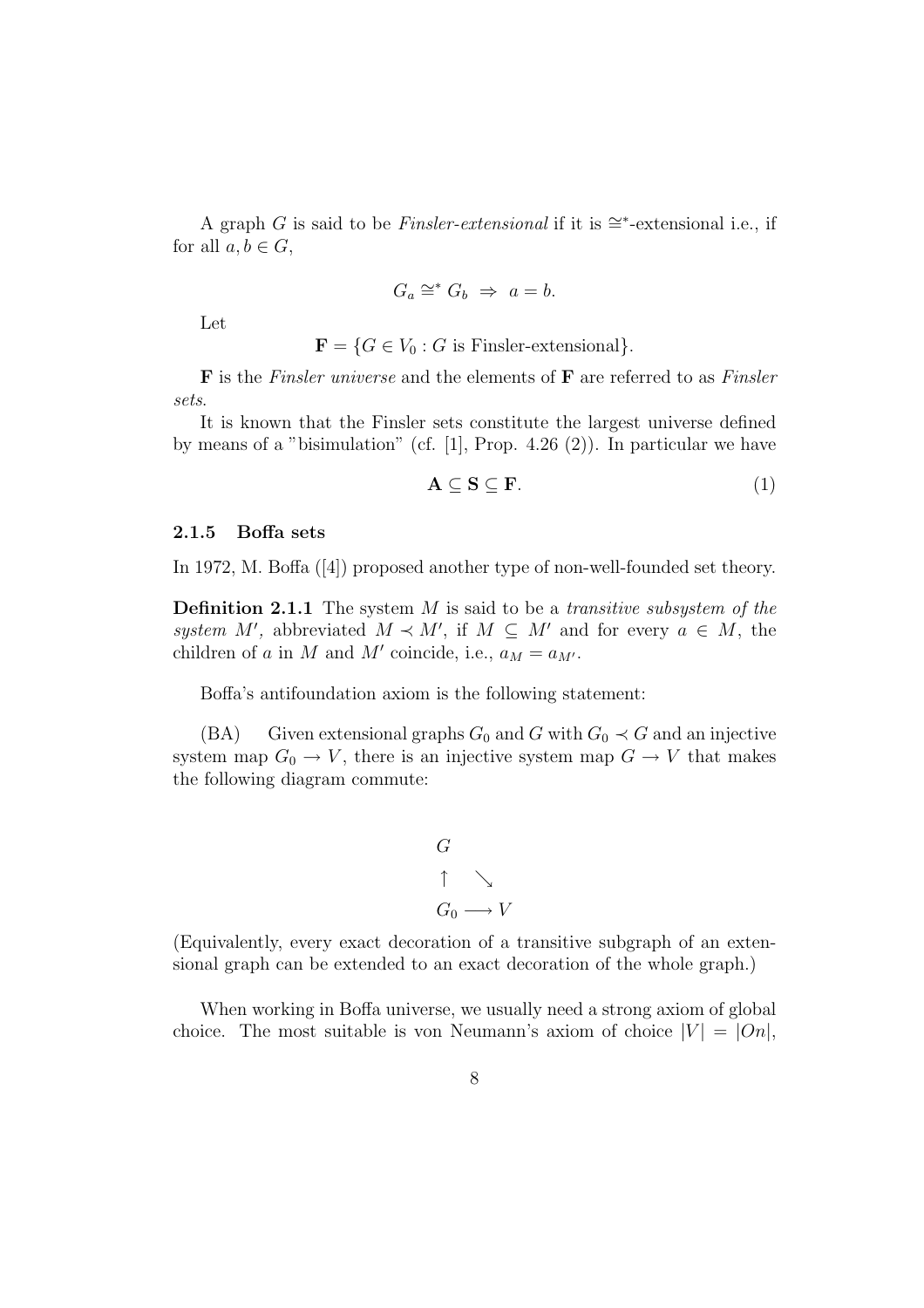saying that there is a bijection between V and  $On.$  So henceforth we fix a bijection  $C: On \to V$ .

In some places we do not need the full strength of the axiom BA but only "half" of it, namely the following consequence of BA:

 $(BA_1)$  An apg is an exact picture iff it is extensional.

 $BA<sub>1</sub>$  gives the most generous answer to the question "which apg's are exact pictures".

We denote by **B** a model of  $ZFC^{-}+BA$  or even of  $ZFC^{-}+BA_{1}$  and we refer to elements of  $\bf{B}$  as *Boffa sets*. For example, contrary to what happens in the universes  $A$ ,  $S$  and  $F$ , in  $B$  there are class many distinct copies of the set  $\Omega = {\Omega}$ . More generally the following holds:

**Lemma 2.1.2** In ZFC<sup> $-$ </sup> + BA<sub>1</sub>, for every extensional graph G, there is a proper class of sets which are pictures of G.

*Proof.* For any cardinal  $\kappa$  take a set of  $\kappa$  distinct copies of the graph G. These are easily made parts of an extensional apg  $E$ . By  $BA<sub>1</sub>$ , there is an injective decoration of E. Thus we get  $\kappa$  distinct decorations for the copies of  $G$ .

### 2.2 Booth's classification of Finsler sets

Let  $TC(x)$  denote the transitive closure of x. Following D. Booth, we call level of the set x the cardinality of  $TC(x \cup \{x\})$ . For  $n \in \mathbb{N}$ , clearly, x is of level n iff it decorates an apg of n nodes. Contrary to what happens with well-founded sets, a set may be hereditarily finite and of infinite level.

For any  $n > 0$ , let

 $S_n$  (resp.  $F_n$ ) = { $G \in \mathbf{S}$  (resp. **F**) :  $G$  is of level  $n$  }.

Let also

$$
s_n = \sharp S_n \text{ and } f_n = \sharp F_n.
$$

**Theorem 2.2.1** (Booth  $([5],[6])$ )

$$
f_1 = 2, f_2 = 5, f_3 = 78.
$$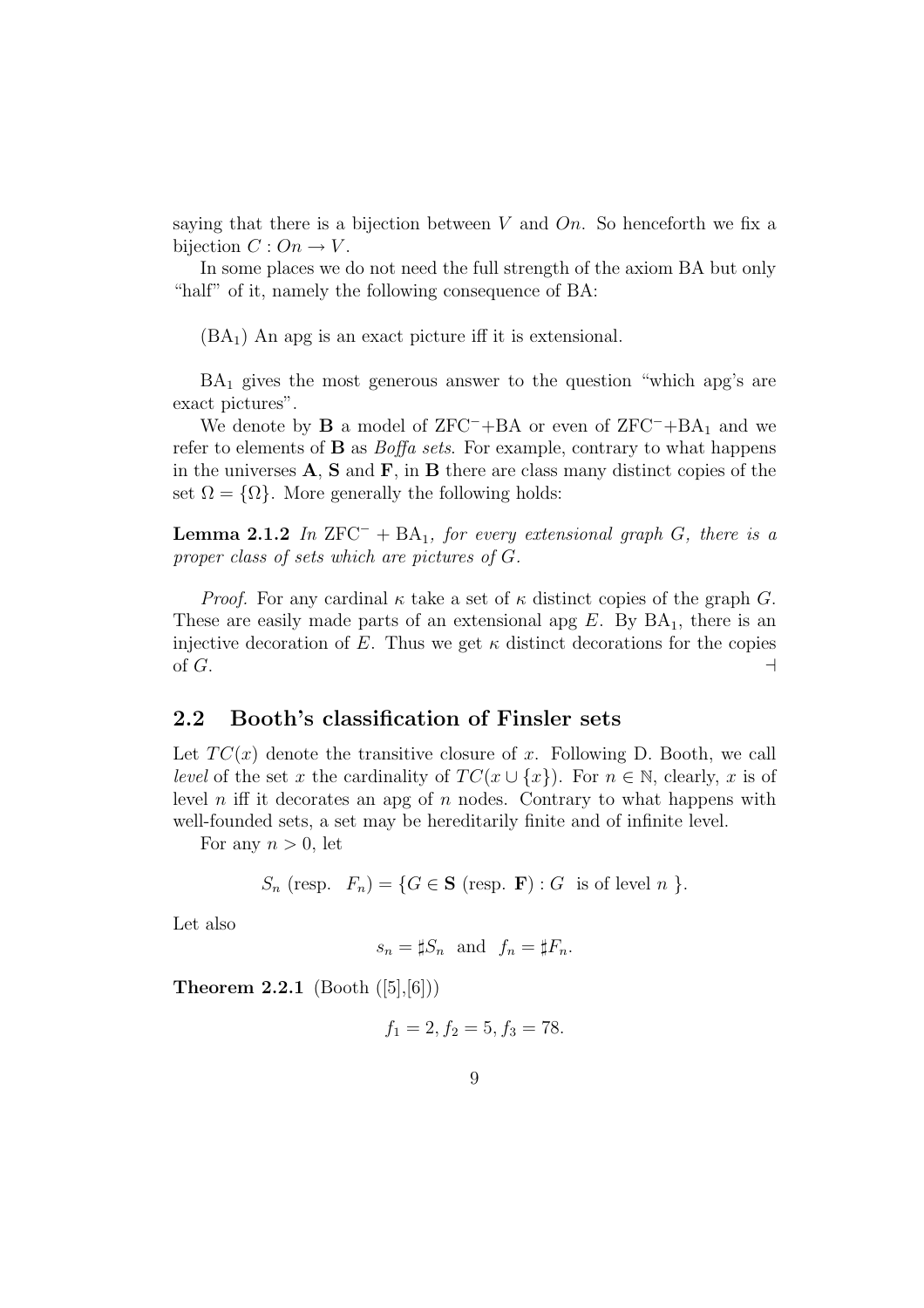As remarked in [9], Booth's classification method, proof and counting are correct, but there is an inaccuracy in Booth's list of  $F_3$ . Below, we make a correction. Our notation is the same as in [5] and [6]. Moreover in the following list, we identify sets of equations with graphs in the obvious way. For example, the equation  $x = \{x\}$ , is identified with  $x \to x$ .

Our list is as follows:

 $F_1$ : Sets of level one.

(1)  $x = 0$ ; (2)  $x = \{x\}.$ 

 $F_2$ : Sets of level two. First let x be the point.

(1) 
$$
x = \{y\}, y = 0
$$
; (2)  $x = \{x, y\}, y = 0$ ; (3)  $x = \{x, y\}, y = \{y\}.$ 

Now let both  $x$  and  $y$  be points. It defines two sets.

 $x = \{y\}, y = \{x, y\}.$ 

 $F_3$ : Sets of level three. First, let all  $x, y, z$  be points.

(i) 
$$
x = \{y\}, y = \{z\}, z = \{x, y\}
$$
  
\n(ii)  $x = \{y\}, y = \{z\}, z = \{x, z\}$   
\n(iii)  $x = \{y\}, y = \{z\}, z = \{x, y, z\}$   
\n(iv)  $x = \{y\}, y = \{x, z\}, z = \{y, z\}$   
\n(v)  $x = \{y\}, y = \{x, z\}, z = \{x, y\}$   
\n(vi)  $x = \{y\}, y = \{x, z\}, z = \{x, y\}$   
\n(vii)  $x = \{y\}, y = \{y, z\}, z = \{x, y\}$   
\n(viii)  $x = \{y\}, y = \{y, z\}, z = \{x, y\}$   
\n(ix)  $x = \{y\}, y = \{y, z\}, z = \{x, y, z\}$   
\n(x)  $x = \{y\}, y = \{x, y, z\}, z = \{x, y\}$   
\n(xi)  $x = \{y\}, y = \{x, y, z\}, z = \{y, z\}$   
\n(xii)  $x = \{y\}, y = \{x, y, z\}, z = \{y, z\}$   
\n(xiii)  $x = \{y\}, y = \{x, y, z\}, z = \{x, y, z\}$   
\n(xiii)  $x = \{y, z\}, y = \{x, y\}, z = \{x, y, z\}$   
\n(xiv)  $x = \{x, y\}, y = \{y, z\}, z = \{x, y, z\}.$ 

Then let  $x$  and  $y$  be points.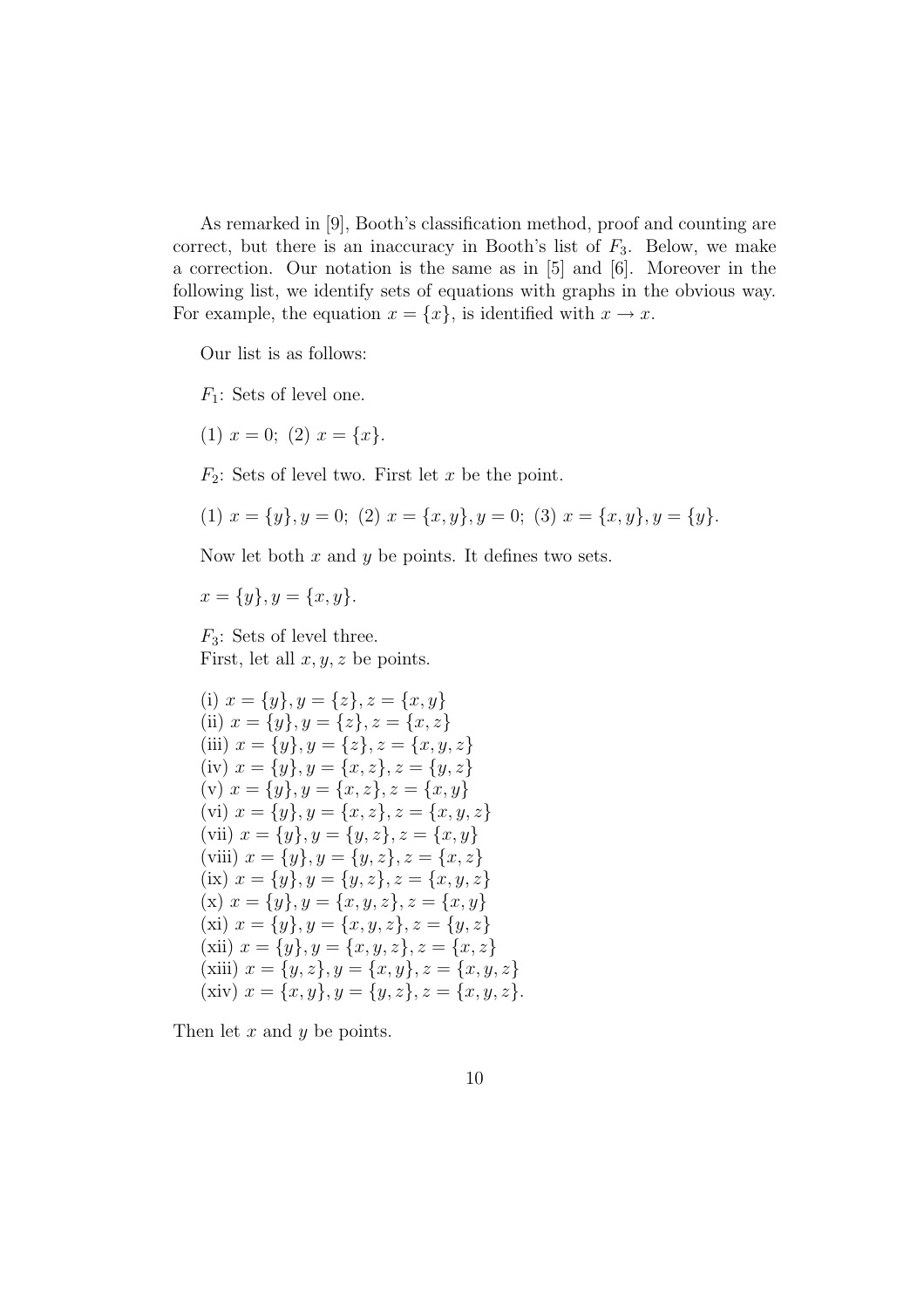(1a) 
$$
x = \{y\}, y = \{x, z\}, z = 0
$$
  
\n(1b)  $x = \{y\}, y = \{x, z\}, z = \{z\}$   
\n(2a)  $x = \{y\}, y = \{x, y, z\}, z = 0$   
\n(2b)  $x = \{y\}, y = \{x, y, z\}, z = \{z\}$   
\n(3a)  $x = \{y, z\}, y = \{x, y\}, z = 0$   
\n(3b)  $x = \{y, z\}, y = \{x, y\}, z = \{z\}$   
\n(4a)  $x = \{y, z\}, y = \{x, y, z\}, z = 0$   
\n(4b)  $x = \{y, z\}, y = \{x, y, z\}, z = \{z\}$   
\n(5a)  $x = \{x, y\}, y = \{x, y, z\}, z = 0$   
\n(5b)  $x = \{x, y\}, y = \{x, y, z\}, z = \{z\}$ .

Finally, let  $x$  be the only point.

(1) 
$$
x = \{y\}, y = \{z\}, z = 0
$$
  
\n(2)  $x = \{y\}, y = \{y, z\}, z = 0$   
\n(3)  $x = \{x, y\}, y = \{y, z\}, z = 0$   
\n(4)  $x = \{x, y\}, y = \{y, z\}, z = 0$   
\n(5)  $x = \{y\}, y = \{y, z\}, z = \{z\}$   
\n(6)  $x = \{x, y\}, y = \{y, z\}, z = \{z\}$   
\n(7)  $x = \{y, z\}, y = \{z\}, z = 0$   
\n(8)  $x = \{x, y, z\}, y = \{z\}, z = 0$   
\n(9)  $x = \{x, y, z\}, y = \{y, z\}, z = \{z\}$   
\n(10)  $x = \{x, y, z\}, y = \{y, z\}, z = \{z\}$   
\n(11)  $x = \{y\}, y = \{z\}, z = \{y, z\}$   
\n(12)  $x = \{x, y\}, y = \{z\}, z = \{y, z\}$   
\n(13)  $x = \{x, z\}, y = \{z\}, z = \{y, z\}$   
\n(14)  $x = \{x, y, z\}, y = \{z\}, z = \{y, z\}$   
\n(15)  $x = \{y, z\}, y = \{y\}, z = 0$   
\n(16)  $x = \{x, y, z\}, y = \{y\}, z = 0$ 

Booth's list differs from the preceding one with respect to items (15) and (16). In Booth's list item (15) is  $x = \{x, y, z\}, y = \{y, z\}, z = \{0\}$ , which coincides with (9) above, and item (16) is  $x = \{x, y, z\}, y = \{y, z\}, z = \{y, z\},\$ which is not a Finsler set.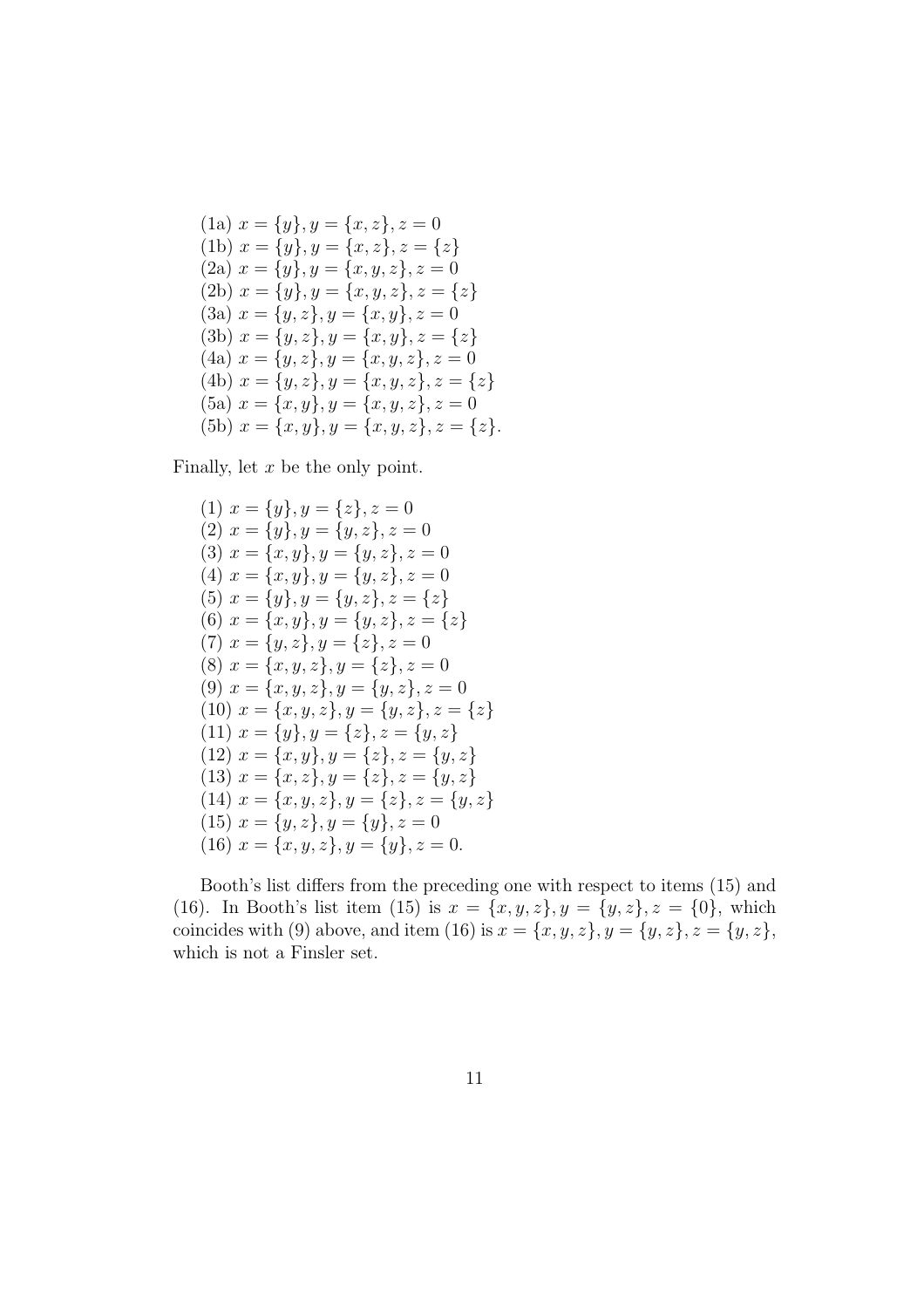# 3 Classification of Scott sets

In this section, we compare Scott and Finsler sets of level 1, 2 and 3. It is easy to see that for levels 1 and 2  $F_1 = S_1$  and  $S_2 = F_2$ . However  $F_3 \neq S_3$ . A simple example was provided by Moss and Johnson ([1], p. 55). This is the following:

$$
x = \{y\}, y = \{x, z\}, z = \{x, y\}; \ \ x = \{x, y\}, y = \{z\}, z = \{y, z\}.
$$
 (2)

These are items (v) and (12) in the list of the previous section. We shall prove below that these are the only sets in  $F_3 - S_3$ . In fact there is a general algorithm for checking whether an apg G of finite level corresponds to a Scott set. The algorithm is as follows:

Step 1: Check whether there are nodes  $p, q$  with same number of children. If there are no such nodes the apg is a Scott set. Hence the following apgs are Scott sets: (vi), (ix), (x), (xi), (xii), (1a), (2a), (4a), (4b), (5a), (5b), (2),  $(3), (7), (8), (9), (10), (14), (15)$  and  $(16).$ 

Step 2: Suppose there are nodes  $p, q$  with same number of children. For each such pair let  $p_1, p_2, \ldots, p_m$  be the children of p, and let  $q_1, q_2, \ldots, q_m$  be the children of q. Let  $M_i, N_i$  be the number of children of  $p_i, q_i$  respectively for every  $i = 1, \ldots, m$ . Consider the following condition:

(\*) There is a permutation  $\sigma \in S(m)$  such that

$$
(M_{\sigma(1)}, M_{\sigma(2)}, \ldots, M_{\sigma(m)}) = (N_1, N_2, \ldots, N_m).
$$

If no pair  $p, q$  as above satisfies  $(*)$ , then clearly the apg is a Scott set. For example, in (i)  $x = \{y\}$ ,  $y = \{z\}$  and  $z = \{x, y\}$ , x and y have the same number of elements. The element of x is y, the element of y is z, and y has one element, while  $z$  has two elements. Similarly the following apgs are Scott sets:

(i), (ii), (iii), (iv), (vii), (viii), (xiii), (xiv), (1b), (2b), (3a), (3b), (1), (4),  $(5)$ ,  $(6)$ ,  $(11)$  and  $(13)$ .

Step 3: Suppose there are pairs of nodes  $p, q$  which satisfy condition (\*). We examine them further as follows. Let the children of of  $p_i$  be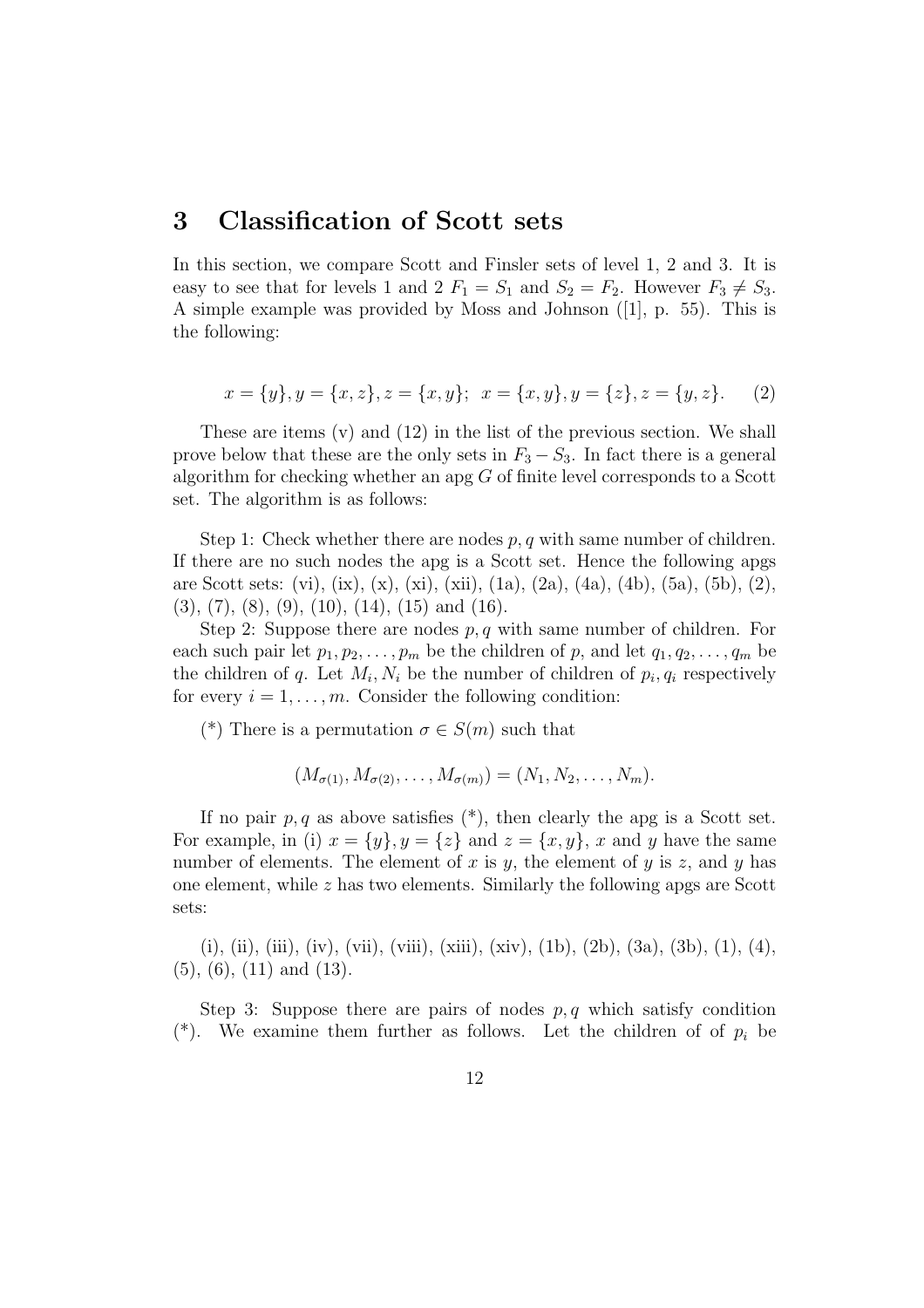$p_{i1}, p_{i2}, \ldots, p_{in_i}$ , and the elements of q be  $q_{i1}, q_{i2}, \ldots, q_{in'_i}$ , for  $i \leq m$ . Let also  $M_{ij}$ ,  $N_{ij}$  denote the number of elements of  $p_{ij}$ ,  $q_{ij}$  respectively.

Consider the following condition:

(\*\*) There is a permutation  $\sigma \in S(m)$  such that condition (\*) above holds and moreover for every  $i \leq m$ , there is a permutation  $\sigma_i \in S(n'_i)$  such that

$$
(M_{\sigma(i),1}, M_{\sigma(i)2}, \ldots, M_{\sigma(i)n_{\sigma(i)}}) = (N_{i,\sigma_i(1)}, N_{i,\sigma_i(2)}, \ldots, N_{i,\sigma_i(n'_i)}).
$$

If condition  $(**)$  is satisfied for no nodes  $p, q$ , then the apg is a Scott set. In the case of  $F_3$ , (v) and (12) satisfy the third step.

In general, the *n*-th step consists in formulating a condition  $(* \cdots *)$  generalizing the preceding ones in the obvious (thought complicated) way. If an apg G with n nodes satisfies all conditions till the n-th step, then the apg is not a Scott set. In fact, since the apg is unfolded periodically with a period less than n,  $(G_p)^t \cong (G_q)^t$  for some p, q. Hence (v) and (12) are not Scott sets. In this way we obtain:

### **Theorem 3.0.2**  $s_1 = 2$ ,  $s_2 = 5$  and  $s_3 = 74$ .

Using the examples (v) or (12) we construct Finsler sets of nodes  $n \geq 3$ that are not Scott sets as follows:

$$
x_i = \{x_{i+1}\} (1 \le i \le n-3),
$$
  

$$
x_{n-2} = \{x_{n-1}\}, x_{n-1} = \{x_{n-2}, x_n\}, x_n = \{x_{n-2}, x_{n-1}\}.
$$

That is to say, we obtain the following:

Theorem 3.0.3 For any  $n \geq 3$ ,

$$
S_n \neq F_n.
$$

We can illustrate the above algorithm by constructing examples of Finsler sets that are not Scott sets in the spirit of equations (2). In particular, as a new example we have in  $F_4 - S_4$ ,

$$
x = \{x, y\}, \ y = \{x, t\}, \ z = \{y, t\}, \ t = \{z, t\}.
$$

Remarks 3.0.4 Milito and Zhang ([9]) obtained an algorithm for deciding Aczel sets. In general, as commented in [9], it is difficult to construct an algorithm of deciding Finsler sets.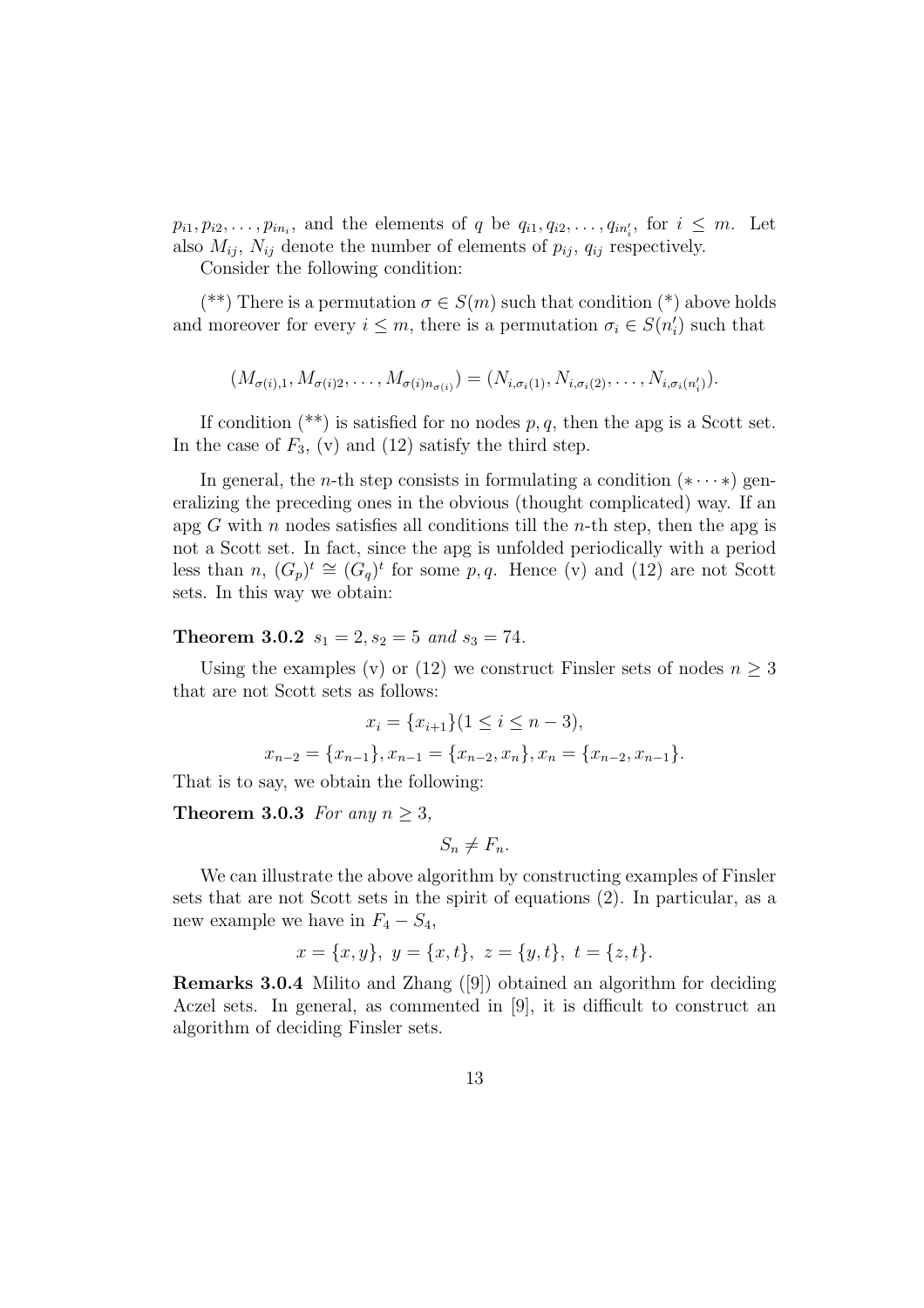# 4 Existence of infinite descending ∈-sequences

For any ordinal  $\alpha$ , we shall prove that there exist both circular and noncircular paths of length  $\alpha$  in Aczel set theory. Following [12], we define an  $\alpha$ -path of a system as follows.

**Definition 4.0.5** ([12]) Let X be a system and  $\alpha$  be an ordinal. An  $\alpha$ -path in X is a class of nodes Y well-ordered by an ordering  $\lt$  such that:

a) For any  $x \in Y$ ,  $(x, x')$  is an edge of X, where x' is the immediate successor of x in  $(Y, \leq)$ .

b) If x is a limit point of  $(Y, \le)$ , then there is a  $y_0 \in Y$  such that  $y_0 \le x$ and  $(y, x)$  are edges of X for all  $y \in Y$  with  $y_0 < y < x$ .

c) ord $(Y, \leq) = \alpha$ .

We call  $\alpha$  the *length* of Y. A path has always a first element but need not have a last one. If it does, and  $x, y$  are these elements, respectively, then we say that the path joins x and y. If Y is an X-path joining the nodes x and y, and  $(y, x)$  is an edge of X, then Y is said to be *circular*.

**Theorem 4.0.6** Let  $\alpha \in On$ . There are Aczel sets containing non-circular paths of length  $\alpha$ , as well as Aczel sets containing circular paths of length  $\alpha$ .

### Proof.

(1) Existence of non-circular paths.

For an arbitrary ordinal  $\alpha$ , we define a graph  $G^{\alpha}$  as follows:

For  $\beta < \alpha$ , let  $G(\beta)$  be an apg identifying to  $\beta$  and let  $p_{\beta}$  be the point of  $G(\beta)$ .

Nodes:  $\{(\alpha, \beta) \in \{\alpha\} \times \text{On} : \beta < \alpha\} \cup \{\text{nodes of } G(\beta) : \beta < \alpha\};$ 

Edges:  $\{(\alpha,\beta) \to (\alpha,\gamma) : \beta < \gamma < \alpha\} \cup \{\text{edges of } G(\beta) : \beta < \alpha\} \cup$  $\{(\alpha, \beta) \rightarrow p_{\beta}, \beta < \alpha\}.$ 

Clearly the graph  $G^{\alpha}$  has point  $(\alpha, 0)$ .

Claim: the apg  $G^{\alpha}$  is an Aczel set and it has a non-circular path of length α.

Proof of the claim: Suppose  $G^{\alpha}$  is not an Aczel set, that is, there exist two nodes in  $G^{\alpha}$  which are decorated by identical Aczel sets. Let da be a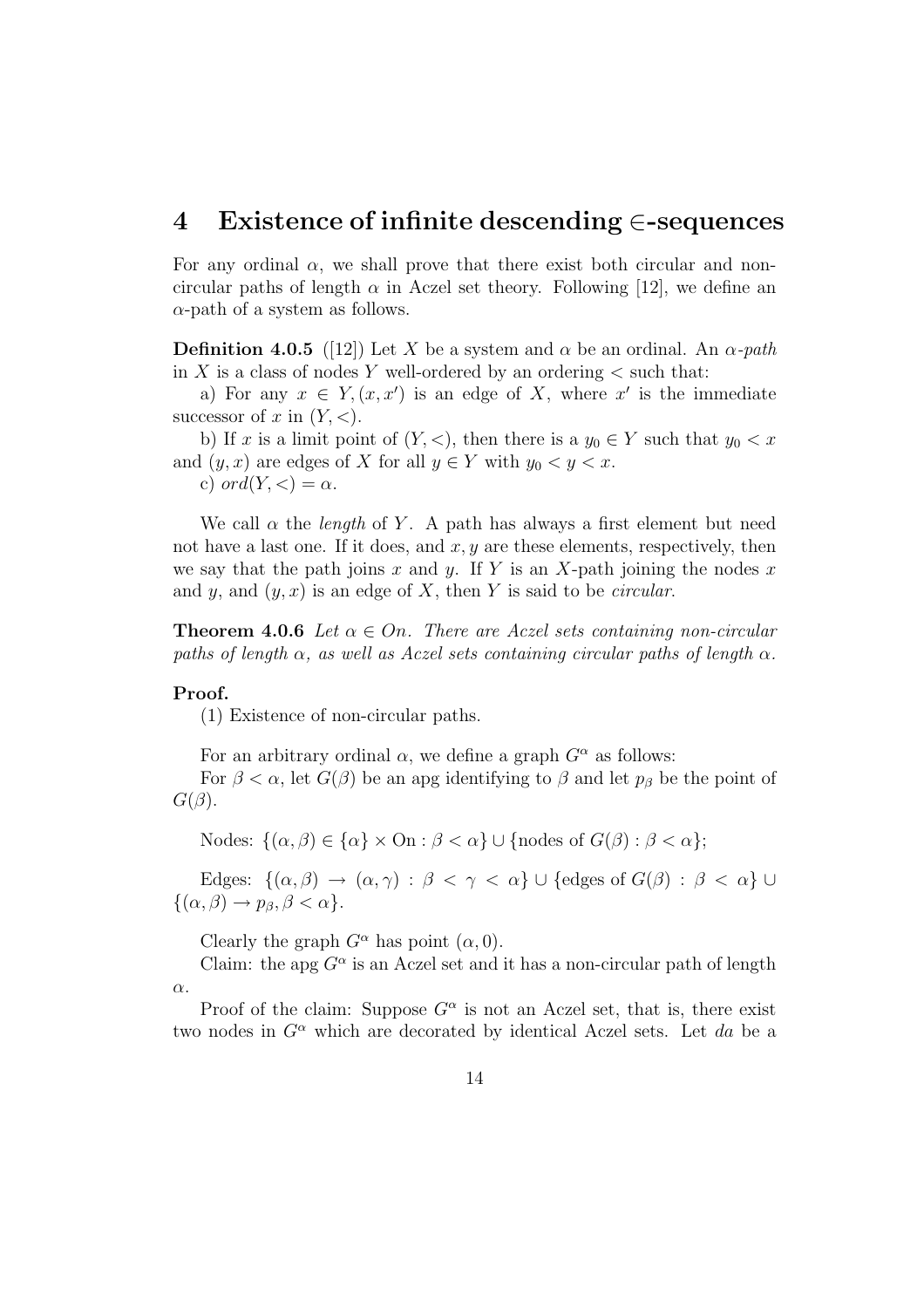decoration of the node a. Then there exist ordinals  $\beta$ ,  $\gamma$  such that  $\beta < \gamma < \alpha$ . Moreover, we have

(i) 
$$
d(\alpha, \gamma) =_{Aczel} \beta
$$
 or (ii)  $d(\alpha, \beta) =_{Aczel} \gamma$  or (iii)  $d(\alpha, \beta) =_{Aczel} d(\alpha, \gamma)$ .

Case (i) is impossible because  $\beta < \gamma$  and  $\gamma \in d(\alpha, \gamma)$ .

Assume case (ii). Since  $\gamma < \alpha$ , there exists an ordinal  $\delta$  such that  $\gamma \leq$  $\delta < \alpha$ . Since  $d(\alpha, \delta) \in d(\alpha, \beta)$  and  $d(\alpha, \beta) =_{Aczel} \gamma$ ,  $d(\alpha, \delta)$  is in  $\gamma$ . But  $\delta \in d(\alpha, \delta)$  and  $\gamma \leq \delta$  implies that  $d(\alpha, \delta) \notin \gamma$ . This is a contradiction.

Assume case (iii). Since  $\beta$  is an element of  $d(\alpha, \beta)$  and children of  $(\alpha, \gamma)$ are  $d(\alpha, \delta)$  ( $\gamma < \delta$ ) and  $\gamma$ , there exists  $\varepsilon \in On$  such that  $\gamma < \varepsilon < \alpha$  and  $\beta =_{Aczel} d(\alpha, \varepsilon)$ . This is a contradiction by the same argument as in case (i).

Therefore  $G^{\alpha}$  is an Aczel set. The following path of  $G^{\alpha}$  is a non-circular path of length  $\alpha$ :

$$
(\alpha,0)\rightarrow(\alpha,1)\rightarrow(\alpha,2)\rightarrow\cdots\rightarrow(\alpha,\omega)\rightarrow(\alpha,\omega+1)\rightarrow(\alpha,\omega+2)\rightarrow\cdots
$$

$$
\rightarrow (\alpha, \omega') \rightarrow (\alpha, \omega' + 1) \rightarrow (\alpha, \omega' + 2) \rightarrow \cdots \rightarrow (\alpha, \beta) \rightarrow (\alpha, \beta + 1) \rightarrow
$$

$$
(\alpha, \beta + 2) \rightarrow \cdots \rightarrow (\alpha, \beta') \rightarrow (\alpha, \beta' + 1) \rightarrow (\alpha, \beta' + 2) \rightarrow \cdots
$$

where for a limit ordinal  $\lambda$ , the next limit ordinal is denoted by  $\lambda'$ , and  $0, \omega, \omega', \ldots, \beta, \beta', \ldots$  is the sequence of limit ordinals of  $\{\mu : \mu \in On, \mu < \alpha\}.$ 

(2) Existence of circular paths.

For an arbitrary ordinal  $\alpha$ , we define a graph  $G'_{\alpha}$  as follows.

Nodes:  $\{(\alpha, \beta) \in {\alpha} \times On, \beta \in On, \beta \leq \alpha\} \cup \{\text{node of } G(\beta), \beta \in On, \beta \leq \alpha\}$ α};

Edges:  $\{(\alpha,\beta) \to (\alpha,\gamma) : \beta < \gamma \leq \alpha\} \cup \{\text{edges of } G(\beta) : \beta \leq \alpha\} \cup$  $\{(\alpha, \beta) \rightarrow p_{\beta} : \beta \leq \alpha\}.$ 

As in (1),  $G'_{\alpha}$  has a circular path of length  $\alpha$ .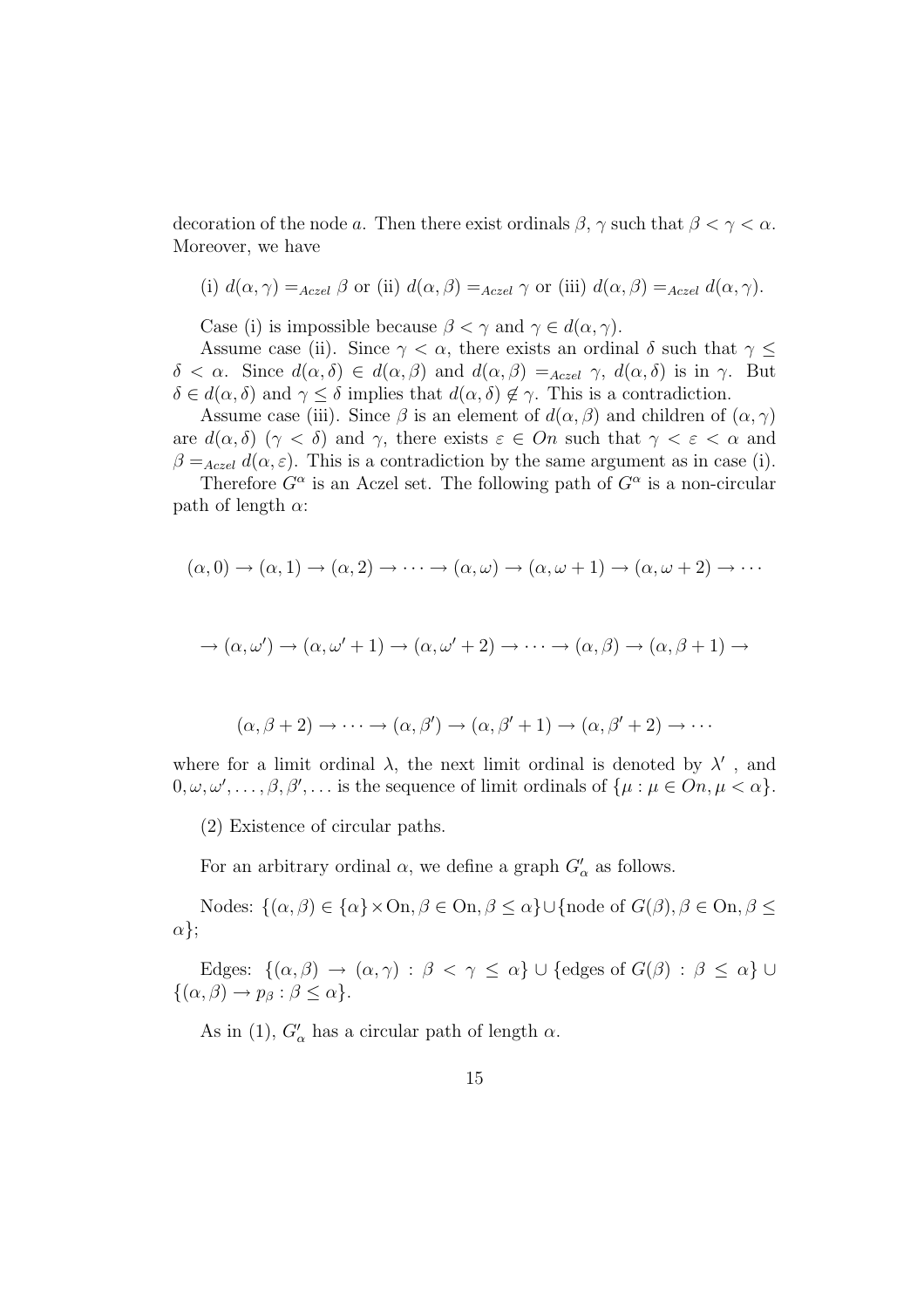**Theorem 4.0.7** Let  $\alpha$  be an ordinal and let  $f : \alpha \rightarrow On$  be an increasing function. Then there are Aczel sets corresponding to f, containing both circular paths and non-circular paths of length  $\alpha$ .

#### Proof.

This may be done by replacing  $G(\beta)$  by  $G(f(\beta))$  in 4.0.6.

Corollary 4.0.8 There exist uncountably many Aczel sets in which there are both circular and non-circular paths of length  $\alpha$ .

### Proof.

There are uncountably many increasing functions  $f : \alpha \to On$ , so the claim follows from the previous theorem.  $\Box$ 

Corollary 4.0.9 There exist uncountably many Aczel sets containing noncircular infinite descending ∈-sequences.

#### Proof.

We fix an increasing function  $f : \omega \to On$ , and define a graph G as follows:

$$
G = \{(a_i \to a_{i+1}) : 0 \le i < \omega\} \cup \{(a_i \to p_i) : 0 \le i < \omega\} \cup (\cup_{i \in \mathbb{N}} G(f(i))),
$$

where we denote the point of  $G(f(i))$  by  $p_i$ . Then  $a_0 \to a_1 \to a_2 \to \cdots$  is an infinite descending ∈-sequence. Since increasing functions  $f : \omega \to On$ are uncountably many, there exist uncountably many non-circular infinite descending ∈-sequences.  $\Box$ 

Recall that x is hereditarily finite if  $TC(x)$  is finite.

Corollary 4.0.10 There exist uncountably many hereditarily finite Aczel sets, in which there are both circular and non-circular paths of length  $\alpha$ .

### Proof.

As the proof of Corollary 4.0.9 above, just consider increasing functions  $f: \omega \rightarrow \omega.$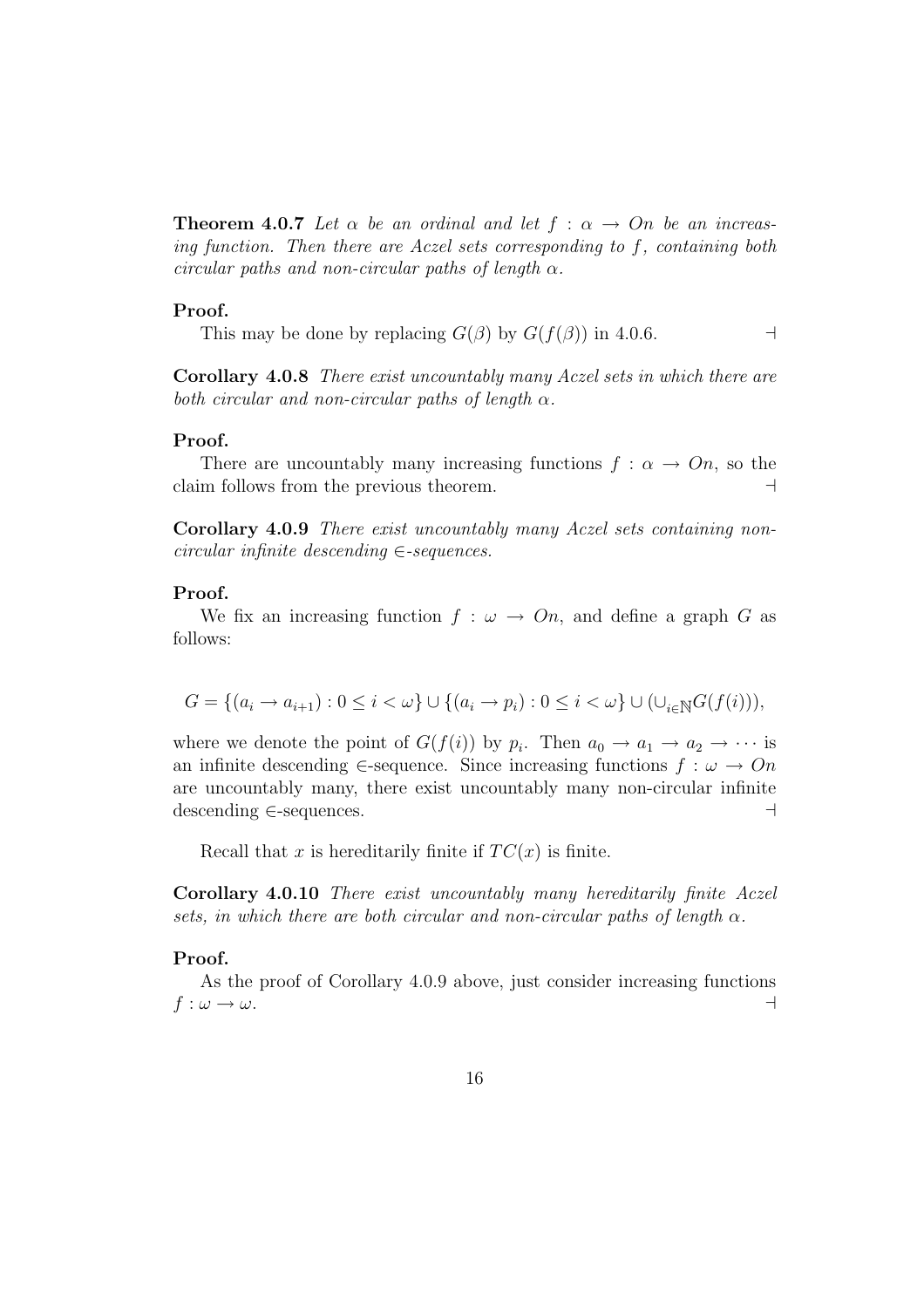# 5 Anti-well-founded sets

In this section we deal with a special kind of non-well-founded sets, which lie at the antipodes of well-founded ones. This is why we call them anti-wellfounded.

Recall that an apg is well-founded if it contains no circular path. Otherwise it is said to be *circular*.

**Definition 5.0.11** An apg G is said to be *totally circular* (t.c. for short) if every maximal path of G starting from its point is circular.

A set x is said to be *anti-well-founded* (awf for short) if it decorates a t.c. apg.

The simplest finite awf sets are those corresponding to the cyclic graphs  $C_i$ ,  $i \geq 0$ , where  $C_i$  is the  $(i + 1)$ -node cycle

 $a_0 \rightarrow a_1 \rightarrow \cdots \rightarrow a_{i-1} \rightarrow a_0.$ 

Let  $\Omega_i$  be the awf (if it exists) whose picture is the graph  $C_i$ . In particular  $\Omega_0 = \Omega$ .

The following is easy.

**Lemma 5.0.12** x is an awf set iff  $TC(x)$  contains neither  $\emptyset$ , nor urelements.

As is well known all Aczel sets with the property of the above lemma are identical to  $\Omega$ . Therefore there are no Aczel awf sets except  $\Omega$ . So such entities live only in Scott, Finsler and Boffa universes. Especially in Boffa universes, sets come up (as we have seen) in proper classes of isomorphic copies. A type is a class of isomorphic sets. Each type also corresponds to a particular apg which is the exact picture of the members of the class. For example, to each graph  $C_i$  there corresponds the type  $\Omega_i$ , of all sets decorating  $C_i$ , i.e.,

$$
\Omega_i = \{x : x \text{ is a decoration of } C_i\}.
$$

In particular  $\Omega_0 = \Omega$ . Note that, due to symmetry, every node of the graph  $C_i$ , can be taken as the point of  $C_i$ . Also, if d is an injective decoration of  $C_i$ , then for any two nodes a, b of  $C_i$ ,  $d(a) \cong^* d(b)$ , i.e.,  $d(a)$ ,  $d(b) \in \Omega_i$ .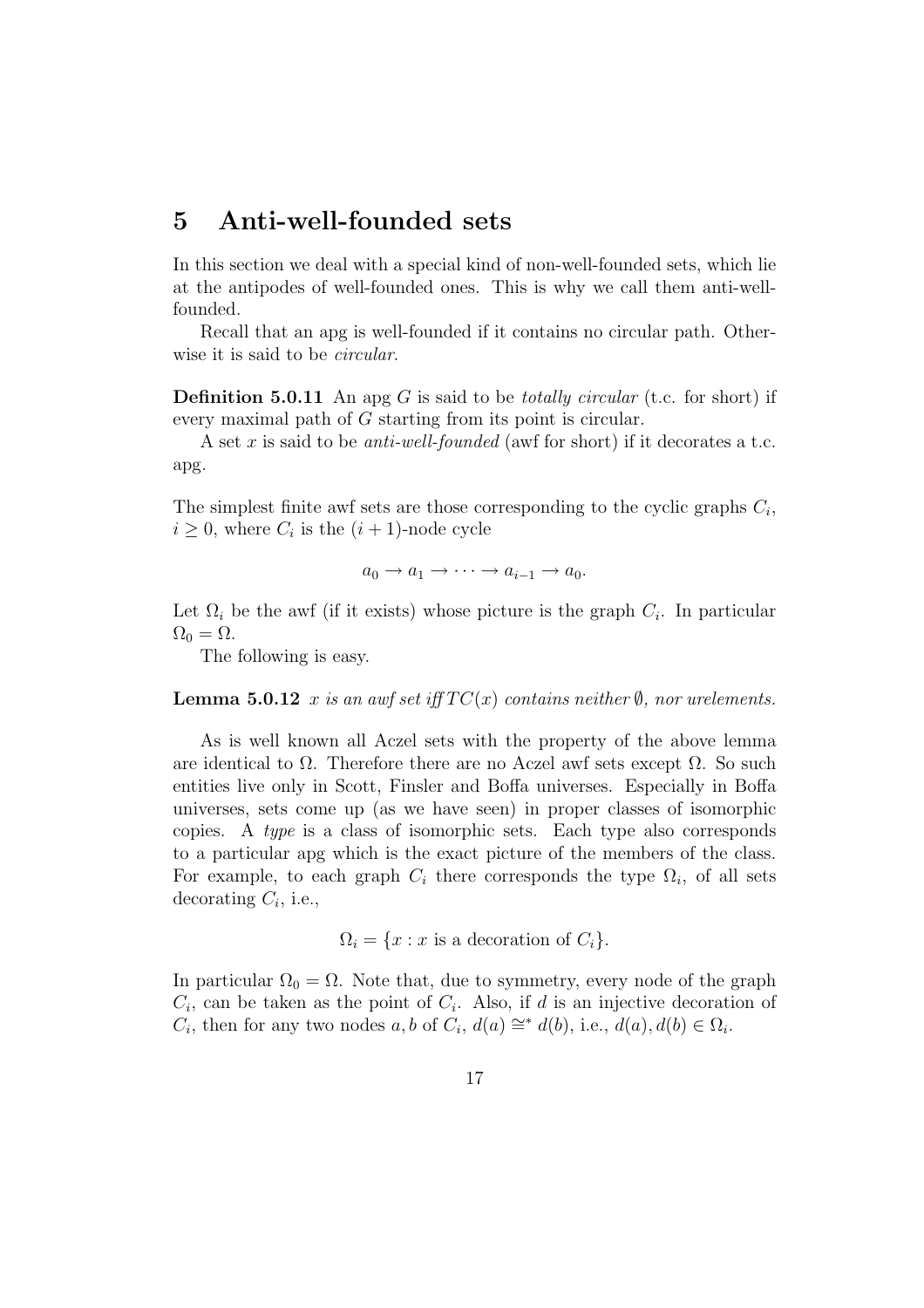Recall that B and F denote the Boffa and Finsler universes respectively. Let  $AWF^B$  and  $AWF^F$  be the classes of all Boffa and Finsler awf sets respectively. Obviously,

$$
AWF^F \subset AWF^B.
$$

Clearly,  $\emptyset \notin AWF^B$ . So, for any x let  $\mathcal{P}^B(x) = \mathcal{P}(x) \cap AWF^B$  and  $\mathcal{P}^F(x) =$  $\mathcal{P}(x) \cap AWF^F$ .  $\mathcal{P}^B$ ,  $\mathcal{P}^F$  are the powerset operations suitable for the classes  $AWF^B$  and  $AWF^F$ . For example the following is easy to check.

**Lemma 5.0.13** For every  $0 \leq i \leq \infty$ ,  $\mathcal{P}^B(\Omega_i) = {\Omega_i}.$ 

Let ZFC−− be ZFC minus the foundation and empty set axioms. Let also

 $(BA_1^c)$  A t.c. apg is an exact picture iff it is extensional,

(FAFA<sup>c</sup>) A t.c. apg is an exact picture iff it is  $\cong^*$ -extensional.

**Theorem 5.0.14** i)  $AWF^B$  is a transitive inner model of ZFC<sup>--</sup>+BA<sup>c</sup><sub>1</sub>. ii)  $AWF<sup>F</sup>$  is an inner model of ZFC<sup>--</sup>+AFA<sup>c</sup>

*Proof.* Obviously  $AWF^B$  is a definable transitive subclass of **B**. i) Extensionality is obvious.

2) Pairing: If  $x, y \in AWF^B$ , then clearly  $\{x, y\} \in AWF^B$ . Similarly,

3) Union: If  $x \in AWF^B$  then  $\cup x \in AWF^B$ , and

4) Powerset: if  $x \in AWF^B$  then  $\mathcal{P}_B(x) = \mathcal{P}(x) - \{\emptyset\}$  and  $\mathcal{P}^B(x) \in$  $AWF^B$ .

5) Infinity: Obvious since  $AWF^B$  contains proper classes of isomorphic sets, e.g.  $\Omega_0 = \Omega, \Omega_1, \ldots$ .

6) Separation: Clearly if  $x \in AWF^B$  and  $y \subseteq x$  and  $y \neq \emptyset$ , then  $y \in \mathbb{R}$  $AWF^B$ .

7) Replacement: Let  $\phi(x, y)$  be a relation such that  $AWF^B \models (\forall x)(\exists ! y)\phi(x, y)$ and let  $z \in AWF^B$ . Then clearly the set  $u = \{y : (\exists x \in z) \phi(x, y)\}\)$  belongs to  $AWF^B$ .

8) Choice: Let  $A \in AWF^B$  such that  $x \in A \Rightarrow x \neq \emptyset$ . By the choice of the ground model there is f such that  $f(x) \in x$  for every  $x \in A$ . Since for every  $(x, y) \in f$ , both x, y are awf sets we easily see that f is awf, i.e.,  $f \in AWF^B$ . Thus there is a choice function for A in  $AWF^B$ .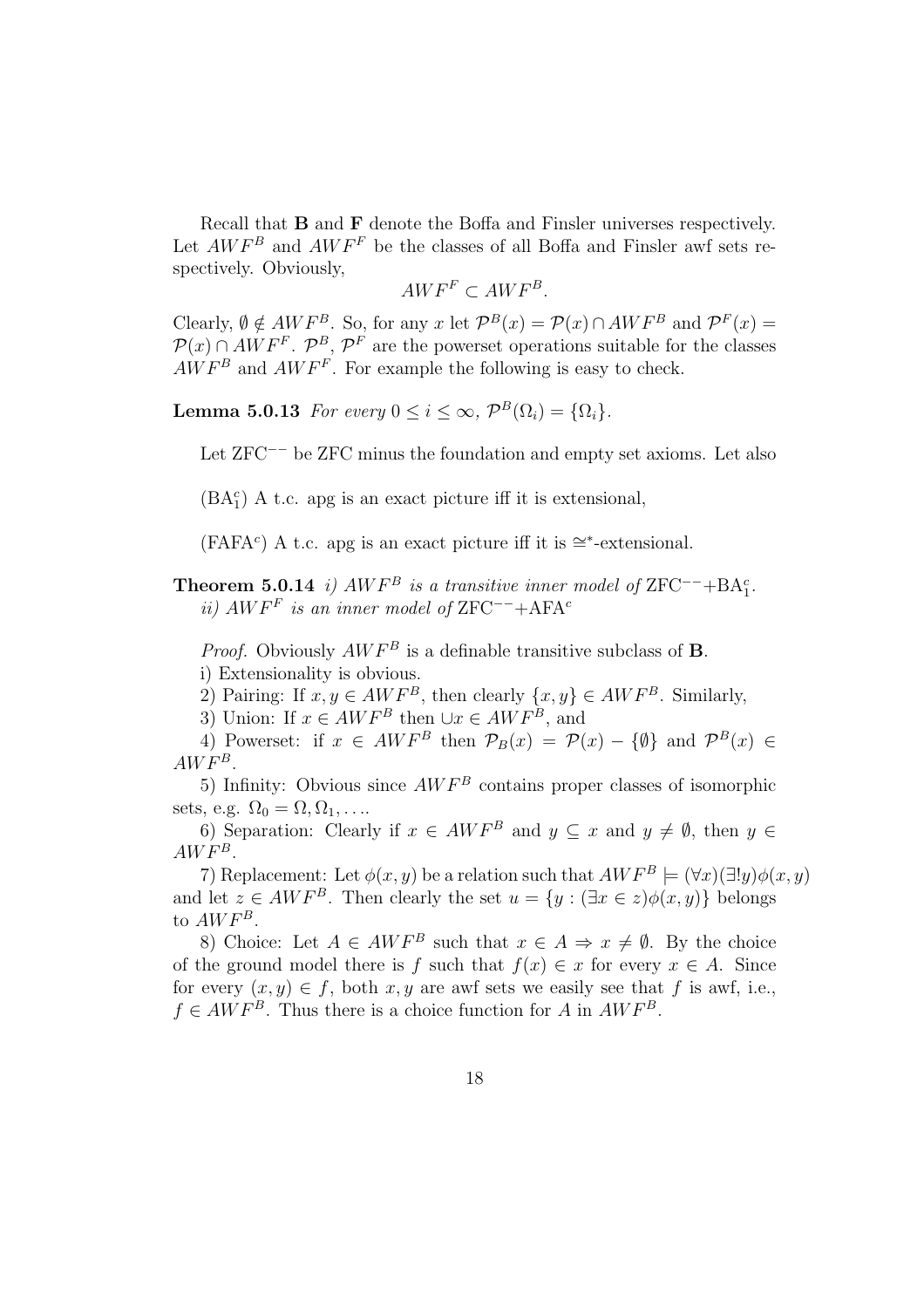9)  $BA_1^c$ : Let G be an extensional t.c. apg in the sense of  $AWF^B$ . Then this is t.c. in the sense of  $B$ , hence, by  $BA<sub>1</sub>$ , there is an injective decoration x. But then x is awf, hence  $x \in AWF^B$ . Conversely, if G has an injective decoration in  $AWF^B$ , this is an injective decoration in **B**, therefore G is extensional.

ii) Everything is as in (i) above except Infinity: Define the sets  $x_n$  as follows:  $x_0 = \Omega$ ,  $x_{n+1} = \{x_{n+1}, x_n\}$ . For every  $n$ ,  $|TC(x_n)| = n+1$ , hence  $x_n \neq x_m$  for  $m \neq n$ . Thus  $x_n, n \in \mathbb{N}$ , are distinct awf Finsler sets.

Because  $BA<sub>1</sub>$  produces types of isomorphic sets which are proper classes, when considering Boffa sets it would be better to switch from ZFC<sup>−</sup>, to GBC<sup>−</sup> (Gödel-Bernays theory of classes). Also, because most often we have to deal with representatives of these types, we need a strong axiom of choice SC enabling us to choose elements from classes in general instead only from sets. For example SC could be von Neumann's axiom of choice  $|\mathbf{B}| = |On|$ , or the principle  $(\forall x)(\exists Y)\phi(x,Y) \Rightarrow (\exists Y)(\forall x)\phi(x,Y_{(x)})$ . Due to such choice facilities, we can use the symbols  $C_i$  and  $\Omega_i$ ,  $0 \leq i \leq \infty$ , a bit vaguely, either to denote the corresponding types of objects or arbitrary representatives of them.

An apparent shortcoming of the classes  $AWF^B$  and  $AWF^F$  is that, in absence of  $\emptyset$ , they do not contain ordinary natural and ordinal numbers. However we might use convenient substitutes. The first thought is to define ordinals as usually, just replacing  $0 = \emptyset$  by  $\Omega$ . However it does not work, because the next ordinal  $\{\Omega\}$  is identical to  $\Omega$ .

One might also consider the awf sets  $\Omega_i$ ,  $0 \leq i \leq \infty$ , themselves as substitutes of natural numbers, and define  $\Omega_n + \Omega_m = \Omega_{m+n}$  and  $\Omega_n \cdot \Omega_m =$  $\Omega_{m,n}$ . Putting for every  $n \in \mathbb{N}$ ,  $\overline{n} = \Omega_n$  (the natural numbers in the sense of  $AWF^B$ , we can provide substitutes  $\alpha^*$  for all ordinals  $\alpha$ , by setting  $\overline{\omega} =$  ${\overline{0}, \overline{1}, \ldots}$ , and for all  $\alpha \geq \omega$ ,  $\overline{(\alpha+1)} = \overline{\alpha}$ ,  $\cup {\overline{\alpha}}$ ,  $\overline{\alpha} = \cup {\overline{\beta}} : \beta < \alpha$ . The ordering < between ordinals is defined in the obvious way.

However  $\Omega_i \notin AWF^F$ , for  $i > 0$ , so the above definition does not work in Finsler universe. We may slightly alter our first attempt and define  $n^*$  as  $x_n$ in the proof of 5.0.14 (ii). Namely we set for every  $n \in \mathbb{N}$ :

$$
0^* = \{0^*\} = \Omega, \qquad (n+1)^* = n^* \cup \{(n+1)^*\},
$$

i.e.,  $n^* = \{0^*, 1^*, \dots, n^*\}$  for every *n*.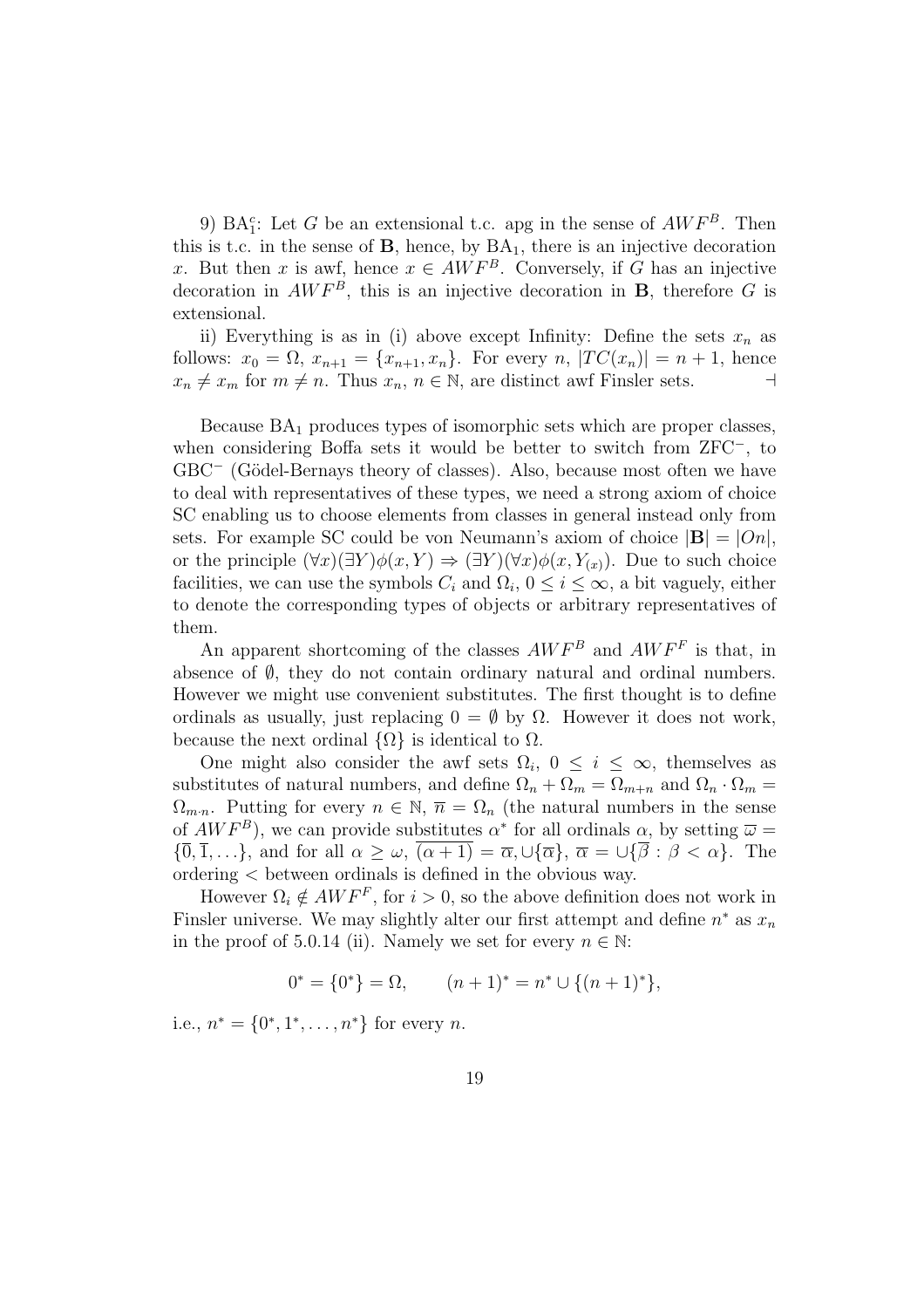Let  $\omega^* = \{0^*, 1^*, \ldots\}$ . We can see by induction that the graph of every  $n^*$  is  $\cong^*$ -extensional, therefore  $\omega^* \subset AWF^F$  and also  $n \neq m \Rightarrow n^* \neq m^*$ .

Then we can continue our definition "classically", setting, for all  $\alpha \geq \omega$ ,  $\alpha^* = \{\beta^* : \beta \in \alpha\}.$  Again inductively it is shown that  $\alpha^*$  is  $\cong^*$ -extensional. If  $On^* = {\alpha^* : \alpha \in On}$ , then  $On^* \subset AMF^F$  and also  $\alpha \neq \beta \Rightarrow \alpha^* \neq \beta^*$ .

In  $AWF^F$  the "ordinals"  $\alpha^*$  are unique but in  $AWF^B$ , due to the existence of class-many copies of  $\Omega$ , there are class many copies for each  $a^*$ .

### 5.1 The structure of Boffa and Finsler awf sets

Here we describe briefly the general method of producing all Boffa and Finsler awf sets. To gain intuition it is better to work with t.c. graphs rather than awf sets themselves. However the transition from the one to the other is straightforward.

The cycles  $C_i$ ,  $0 \le i \le \infty$ , are, in a sense, the simplest non-reducible t.c. apg's. In order to find out the structure of all t.c. graphs we have to consider natural generalizations of them.

Let G be an apg. For any two nodes  $a, b \in G$  we set  $a \sim_G b$  if there is a path from  $a$  to  $b$  and a path from  $b$  to  $a$ . We can immediately check that  $\sim$  is an equivalence relation. We can write just  $\sim$  if there is no danger of confusion. A graph G is said to be a *generalized cycle* if for any two  $a, b \in G$ ,  $a \sim b$ . Therefore, given G, the equivalence classes  $[a]_{\sim}$  of G with respect to  $\sim$  are maximal generalized cycles in G.

Generalized cycles may be either finite or infinite graphs. Note that if G is a generalized cycle, then every node of  $G$  defines a point, i.e., for every  $a \in G$ ,  $G_a$  is an apg. In **B** we are interested in extensional such graphs, while in **F** we are interested in ≅<sup>\*</sup>-extensional such graphs. E.g. the cycles  $C_i$  exist in B but not in F. However F does contain generalized cycles.

Call an awf set x of  $AWF^B$  or  $AWF^F$  cyclic if its graph is a generalized cycle. In the next section we specify the number of cyclic sets  $x$  of  $AWF^B$ and  $AWF^F$  with  $|TC(\lbrace x \rbrace)| = 3$ .

Let G be a graph. Given two classes [a] and [b] of G we write  $[a] \preceq_G [b]$ if there is at least one path in G leading from some (and hence from every) node of [a] to some (and hence to every) node of [b]. It is easy to see that  $\preceq_G$ is a partial ordering. It suffices to check only that  $[a] \preceq_G [b]$  and  $[b] \preceq_G [a]$ implies  $[a] = [b]$ . Indeed if  $[a] \preceq_G [b]$  and  $[b] \preceq_G [a]$  there is a path from a to b and a path from b to a, therefore  $a \sim b$  or,  $[a] = [b]$ .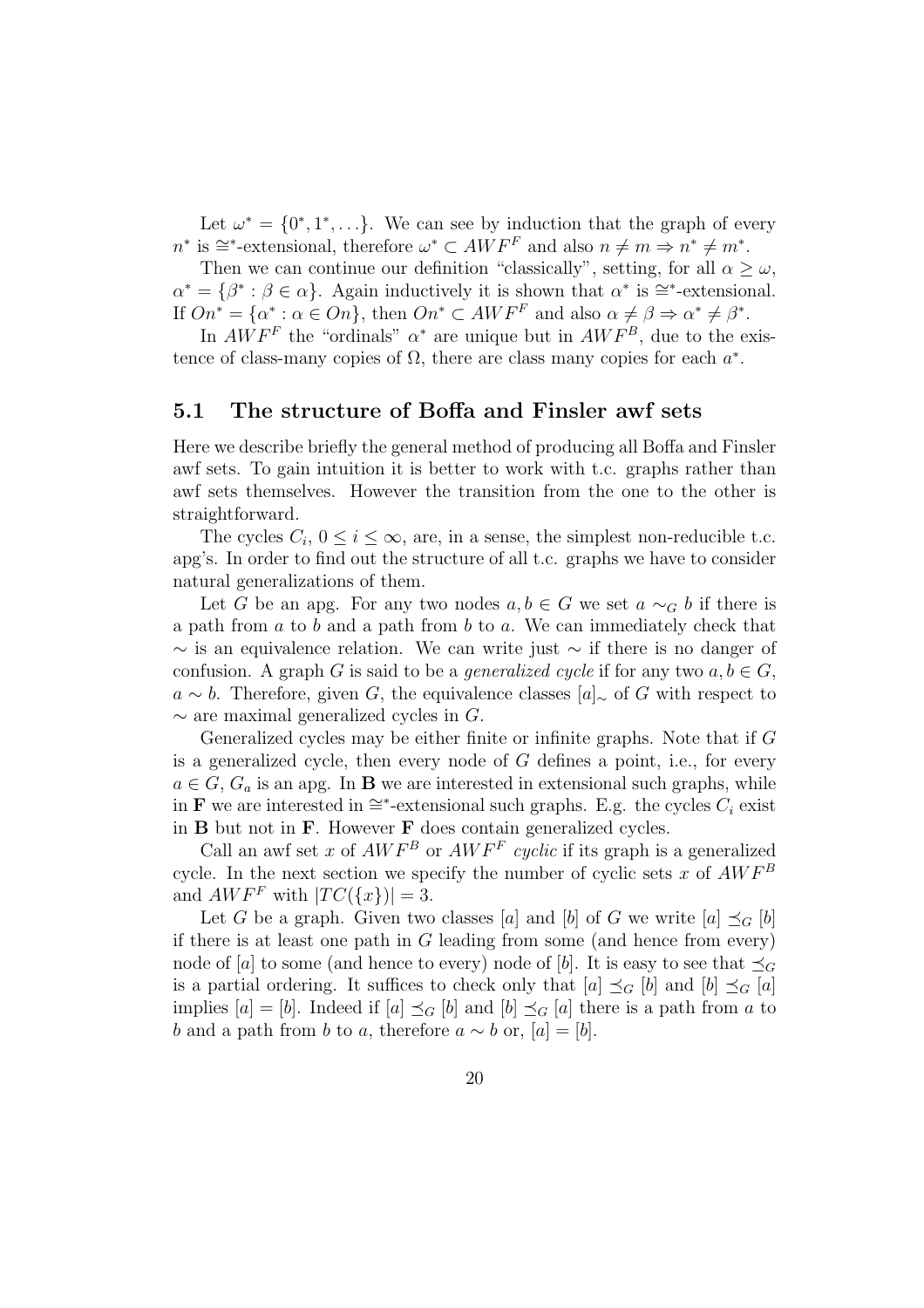Now the paths between two generalized cycles  $[a]$ ,  $[b]$  of G may be multiple and also of various lengths, subject only to the constraint of extensionality.

**Definition 5.1.1** Given an apg G, the extensional (resp.  $\cong$ \*-extensional) collapse of G is the apg  $G'$  resulting from G if we identify all the nodes  $a, b$ such that  $a_G = b_G$  (resp. as well as the nodes a, b such that  $G_a \cong^* G_b$ ).

The above sum up to the following:

Theorem 5.1.2 Every extensional (resp.  $\cong$ \*-extensional) totally circular graph is generated as follows: Take an ordering  $(X, x_0, \preceq)$  with first element  $x_0$ . Replace every point  $x \in X$  by an extensional (resp. ≅\*-extensional) generalized cycle  $G_x$ , or by a single node if  $x = x_0$ . Draw various paths from  $G_x$  to  $G_y$  iff  $x \preceq y$  not forming new cycles. Then take the extensional  $\text{collapse (resp.} \cong^*-\text{extensional})$  collapse of this graph.

The above specify also the method for generating Boffa (resp. Finsler) awf set.

# 5.2 Hereditarily finite awf sets

D. Booth [5] provides some results concerning hereditarily finite Finsler sets. Among others, he specifies all sets whose transitive closures contain 2 and 3 elements. The corresponding problem here is to determine the isomorphism types of Boffa and Finsler awf sets with 2 and 3 sets in their transitive closure. We do it by an exhausting inspection of all t.c. apg's with 2 and 3 nodes.

Following D. Booth, we call *level* of the set x the cardinality of  $TC({x})$ . For  $n \in \mathbb{N}$ , clearly, x is of level n iff it decorates an apg of n nodes. Contrary to what happens with well-founded sets, a set may be hereditarily finite and of infinite level.

Obviously  $\Omega$  is the only awf set of  $AWF^F$  of level 1, and the only isomorphism type of awf sets of  $AWF^B$  of level 1.

**Proposition 5.2.1** i)  $AWF^B$  contains 4 isomorphism types of awf sets of level 2.

ii)  $AWF<sup>F</sup>$  contains 3 awf sets of level 2.

*Proof.* i) In  $AWF^B$  we have the following isomorphism types: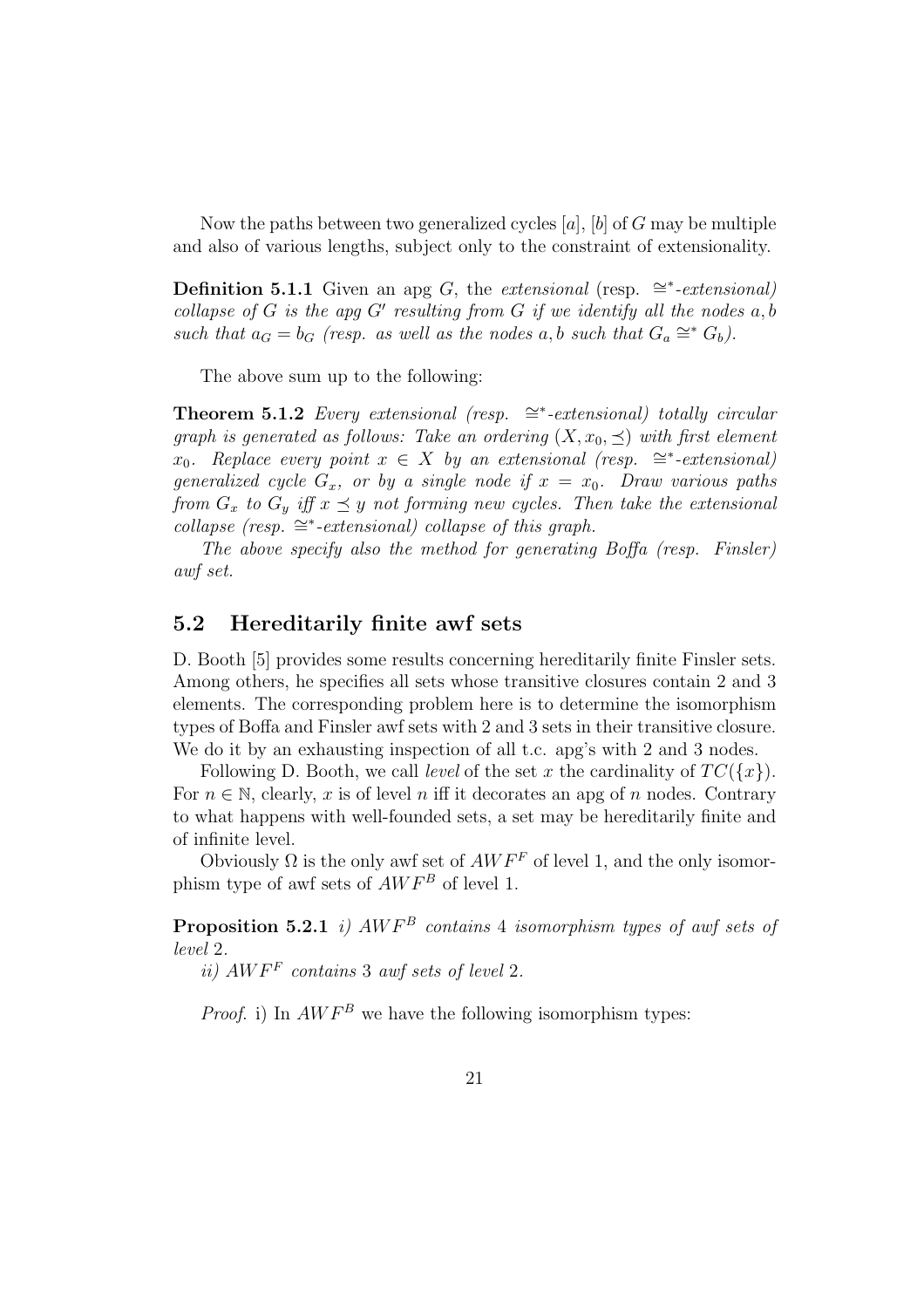(1) Two types determined by the sets  $x, y$  defined by

$$
x = \{x, y\}, \qquad y = \{x\}.
$$

(2) One type determined by the set  $z = \{z, \Omega\}.$ 

(3) One type determined by the equations

$$
x = \{y\}, \qquad y = \{x\}.
$$

x, y decorate the graph  $C_2$ , and determine the same type since  $x \cong^* y$ . It is easy to see that these are the only types possible.

i) In  $AWF<sup>F</sup>$  we have only the first 3 sets of the above list. The graph  $C_2$ is not  $\cong$  \*-extensional, so it is not decorated by Finsler sets.  $\Box$ 

**Proposition 5.2.2** i)  $AWF^B$  contains 74 isomorphism types of awf sets of level 3.

ii)  $AWF<sup>F</sup>$  contains 59 awf sets of level 3.

Proof. i) We have the following isomorphism types of the sets of level 3. We give the circular definitions of the sets. Besides each definition we give a triple of the form  $k - l - m$ , where  $k, l, m \in \{0, 1, 2, 3\}$ , which indicates that the corresponding graph contains  $k$  3-cycles,  $l$  2-cycles and  $m$  1-cycles. E.g. the triple 0-2-3 means that we have no 3-cycles, two 2-cycles and three 1-cycles. The 74 isomorphism types of Boffa's awf sets are as follows:

(1)  $x = \{y\}, y = \{y, \Omega\}.$  (0-0-2. One type of set, x. y is of level 2.)

(2)  $x = {\Omega', \Omega''}$ . (0-0-2. One type.  $\Omega' \cong^* \Omega''$  are distinct copies of sets of type  $\Omega$ .)

(3)  $x = \{x, y\}, y = \{y, \Omega\}$  (0-0-3. One type, x. y is of level 2.)

(4)  $x = \{x, \Omega', \Omega''\}$  (0-0-3. One type,  $\Omega' \cong^* \Omega'' \cong^* \Omega$ .)

(5)  $x = \{x, y, \Omega\}, y = \{y, \Omega\}.$  (0-0-3. One type, x.)

(6)  $x = \{y\}, y = \{z\}, z = \{y\}.$  (0-1-0. One type, x. y, z are of level 2) and  $y \cong^* z$ .)

(7)  $x = \{x, y\}, y = \{z\}, z = \{y\}.$  (0-1-1. One type, x.  $y \approx z$ .) (8)  $x = \{y\}, y = \{z\}, z = \{y, z\}.$  (0-1-1. One type, x.) (9)  $x = \{x, y, z\}, y = \{z\}, z = \{y\}.$  (0-1-1. One type, x.  $y \approx z$ .) (10)  $x = \{y\}, y = \{x, \Omega\}.$  (0-1-1). Two types.) (11)  $x = \{y, \Omega\}, y = \{x, \Omega\}.$  (0-1-1. One type,  $x \cong^* y$ .) (12)  $x = \{x, y\}, y = \{y, z\}, z = \{y\}.$  (0-1-2. One type, x.)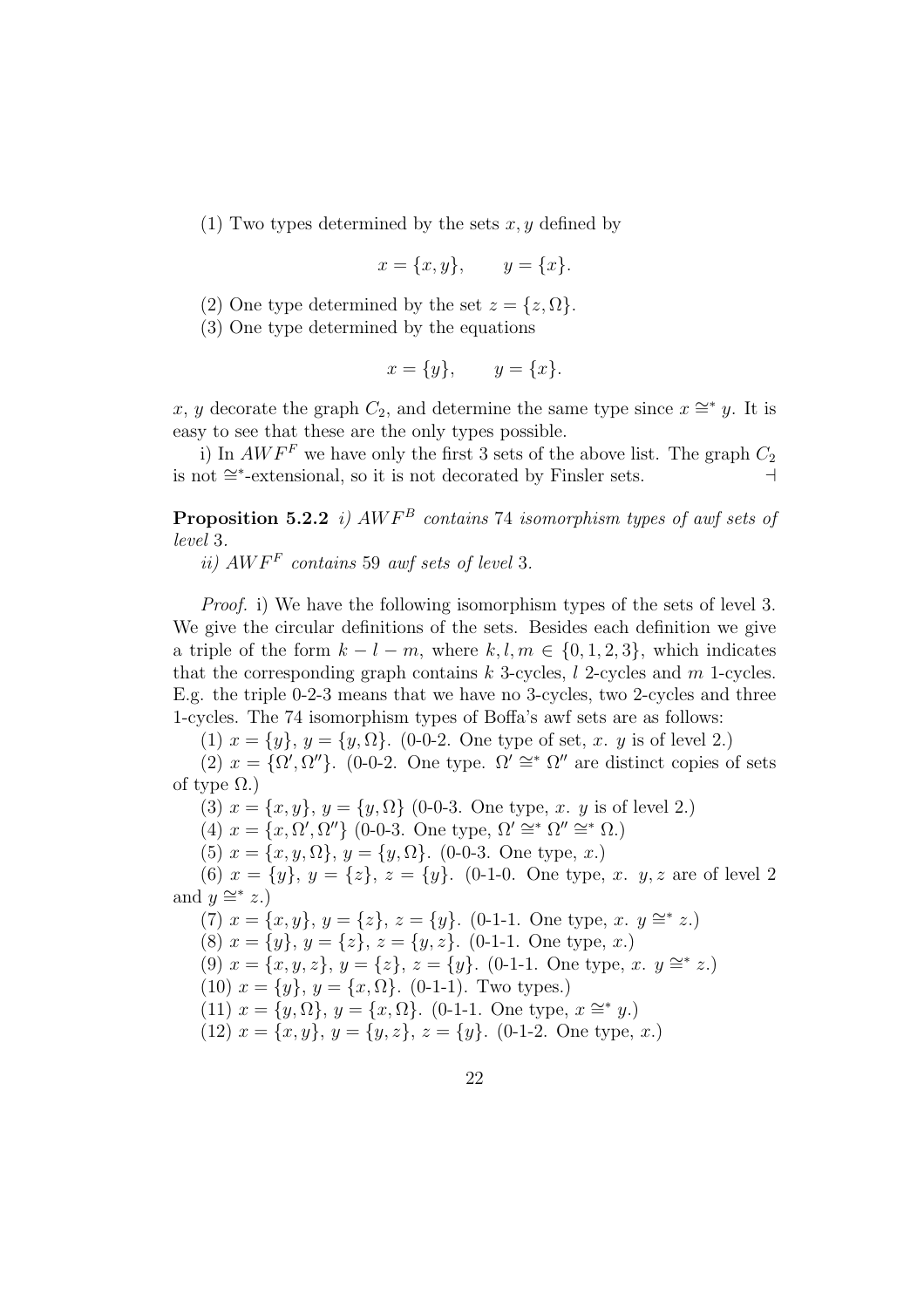(13)  $x = \{x, y\}, y = \{z\}, z = \{y, z\}$  (0-1-2. One type, x.) (14)  $x = \{x, y, z\}, y = \{z\}, z = \{y, z\}.$  (0-1-2. One type, x.) (15)  $x = \{y\}, y = \{x, \Omega\}.$  (0-1-2. Two types.) (16)  $x = \{x, y\}, y = \{x, \Omega\}.$  (0-1-2. Two types.) (17)  $x = \{x, y, \Omega\}, y = \{x, \Omega\}.$  (0-1-2. Two types.) (18)  $x = \{x, y\}, y = \{x, y, \Omega\}.$  (0-1-3. Two types.) (19)  $x = \{y, z\}, y = \{y, x\}, z = \{x\}.$  (0-2-1. Three types.) (20)  $x = \{x, y, z\}, y = \{x, y\}, z = \{x, z\}.$  (0-2-2. Three types.) (21)  $x = \{y, z\}, y = \{x, y\}, z = \{x, z\}.$  (0-2-2. Two types,  $y \approx z$ .)  $(22)$   $x = \{x, y, z\}, y = \{x, y\}, z = \{x, z\}.$  (0-2-3. Two types,  $y \approx z$ ) (23)  $x = \{y\}, y = \{z\}, z = \{x\}.$  (1-0-0. One type,  $x \cong y \cong z$ .) (24)  $x = \{x, y\}, y = \{z\}, z = \{x\}.$  (1-0-1. Three types.) (25)  $x = \{y\}, y = \{y, z\}, z = \{x, z\}.$  (1-0.2. Three types.)  $(26)$   $x = \{x, y\}, y = \{y, z\}, z = \{x, z\}.$  (1-0-3. One type,  $x \approx^* y \approx^* z$ .) (27)  $x = \{y\}, y = \{z\}, z = \{x, y\}.$  (1-1-0. Three types.) (28)  $x = \{y\}, y = \{y, z\}, z = \{x, y\}.$  (1-1-1 Three types.) (29)  $x = \{y\}, y = \{z\}, z = \{y, z\}.$  (1-1-1 Three types.) (30)  $x = \{xy\}, y = \{z\}, z = \{x, y, z\}.$  (1-1-2. Three types.) (31)  $x = \{y\}, y = \{y, z\}, z = \{x, y, z\}.$  (1-1-2 (iii). Three types.) (32)  $x = \{x, y\}, y = \{y, z\}, z = \{x, y, z\}.$  (1-1-3. Three types.) (33)  $x = \{y, z\}, y = \{x, z\}, z = \{x\}.$  (1-2-0. Three types.) (34)  $x = \{x, y, z\}, y = \{x, z\}, z = \{x\}.$  (1-2-1. Three types.) (35)  $x = \{y, z\}, y = \{x, y, z\}, z = \{x\}.$  (1-2-1. Three types.) (36)  $x = \{y, z\}, y = \{y, z\}, z = \{x\}.$  (1-2-2. Three types.)  $(37)$   $x = \{y, z\}, y = \{x, z\}, z = \{x, y\}.$  (1-3-0. One type,  $x \approx^* y \approx^* z$ .) (38)  $x = \{x, y, z\}, y = \{x, z\}, z = \{x, y\}.$  (1-3-1. Two types,  $y \approx z$ .)

ii) The awf sets of  $AWF^F$  result from the graphs of Appendix if we discard those which are not ∼= ∗ -extensional. Equivalently, it suffices to discard clauses (2), (4), (6), (7), (9), (11), (21), (22), (23), (26), (37), (38) of the list of (i) above. These contain total 15 sets, therefore the distinct awf sets of  $AWF^F$ are  $74-15=59$ .

The above 59 awf Finsler sets should be identical to those calculated by D. Booth ([5], Th. 15), if we drop from his list the Finsler sets whose transitive closure contains  $\emptyset$ . However there is some divergence. Booth's list contains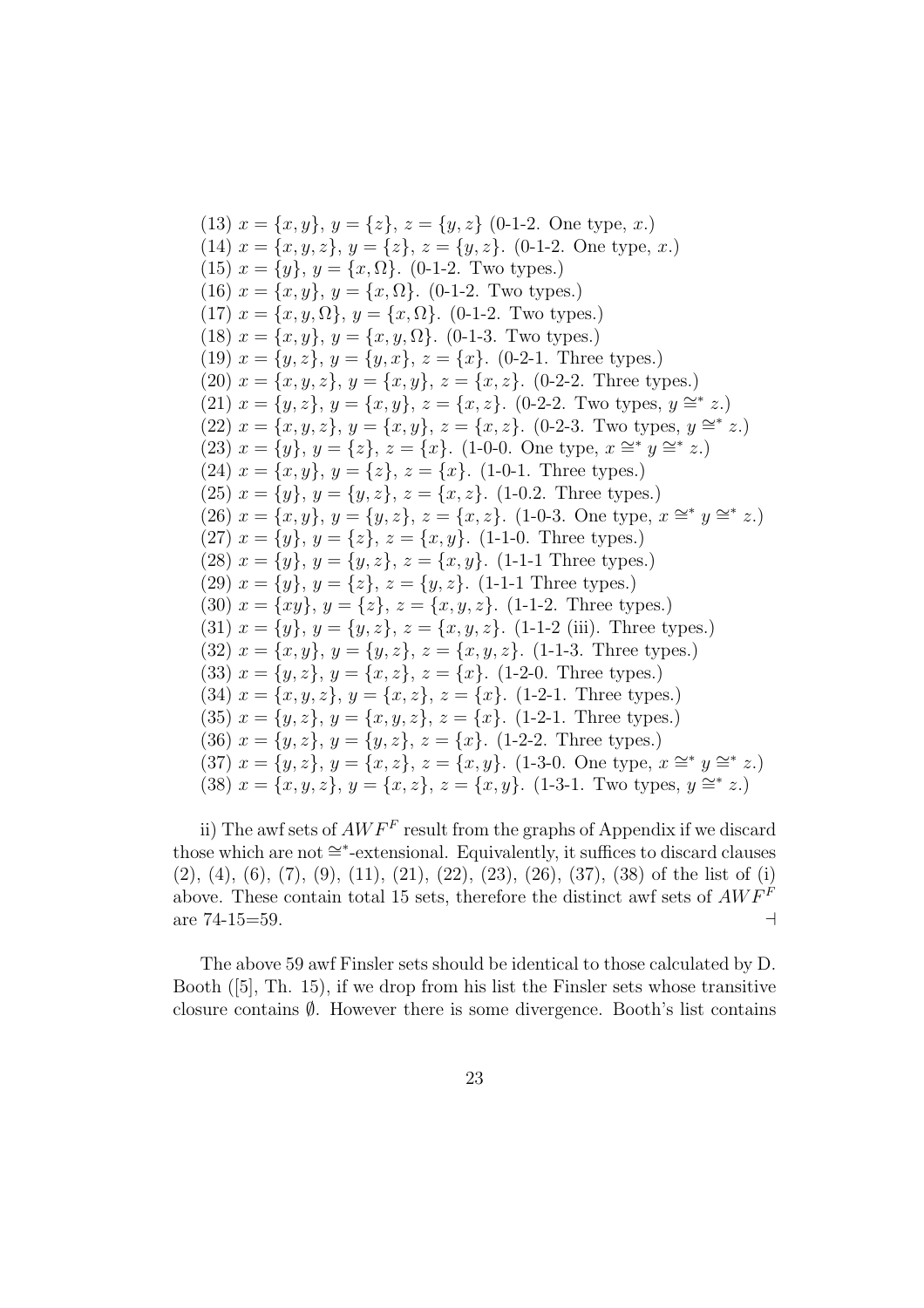78 Finsler sets of which 16 involve ∅. Therefore his awf Finsler sets are 78- 16=62. The divergence is due to the fact, already mentioned in section 2, that Booth's list contains certain improper sets, repetitions and omissions. Namely:

(a) He cites 15 circular triplets, defining 45 awf sets. However the triplet No (14)  $x = \{y, z\}$ ,  $y = \{x, z\}$ ,  $z = \{y, z\}$  defines no sets, since it corresponds to a non extensional graphs. Therefore there are only 14 triplets defining 42 sets.

(b) He cites 9 circular pairs defining 18 sets. However the pair No (9)  $x = \{x, J\}, y = \{x, y, J\}$  (Booth writes J for  $\Omega$ ), defines only one set of level 3, since  $x$  is of level 2. Therefore there are only 17 sets of this kind.

(c) He includes as distinct the set  $x = \{x, J_1, J\}$ , where  $J_1 = \{J_1, J\}$ . But the latter is identical to  $x = \{x, J\}$ , therefore the set  $y = \{x, y, J\}$  of (b) is no different from  $x = \{x, J_1, J\}.$ 

(d) He includes the set  $x = \{J, J_1\}$ , which is just  $J_1$ , hence of level 2.

Therefore the true awf sets of level 3 contained in his list are 62-6=56 sets.

(e) On the other hand he omits from his list the sets defined by

 $x = \{x, y\}, y = \{z\}, z = \{y, z\}$  (one set of level 3).

 $x = \{x, y, \Omega\}, y = \{z, \Omega\}$  (two sets of level 3).

If we add to the 56 sets above the last 3 ones we find 59, which is exactly the number we found in 5.2.2.

Recall that an awf is said to be cyclic if its graph is a generalized cycle. In fact the majority of the Boffa and Finsler awf sets of level 3 cited above are cyclic. Namely:

**Proposition 5.2.3** i) There are 51 cyclic (isomorphism types of) sets of level 3 in  $AWF^B$ .

ii) There are 42 cyclic sets of level 3 in  $AWF<sup>F</sup>$ .

Proof. We just inspect which sets in the list of proposition 5.2.2 are cyclic.

i) The clauses of the above list which contain Boffa cyclic sets are (19)- (38). Their total number of sets is 51. ii) The clauses of the above list which contain Finsler cyclic sets are  $(19)$ ,  $(20)$ ,  $(24)$ ,  $(25)$   $(27)-(36)$ . Their total number of sets is 42.  $\Box$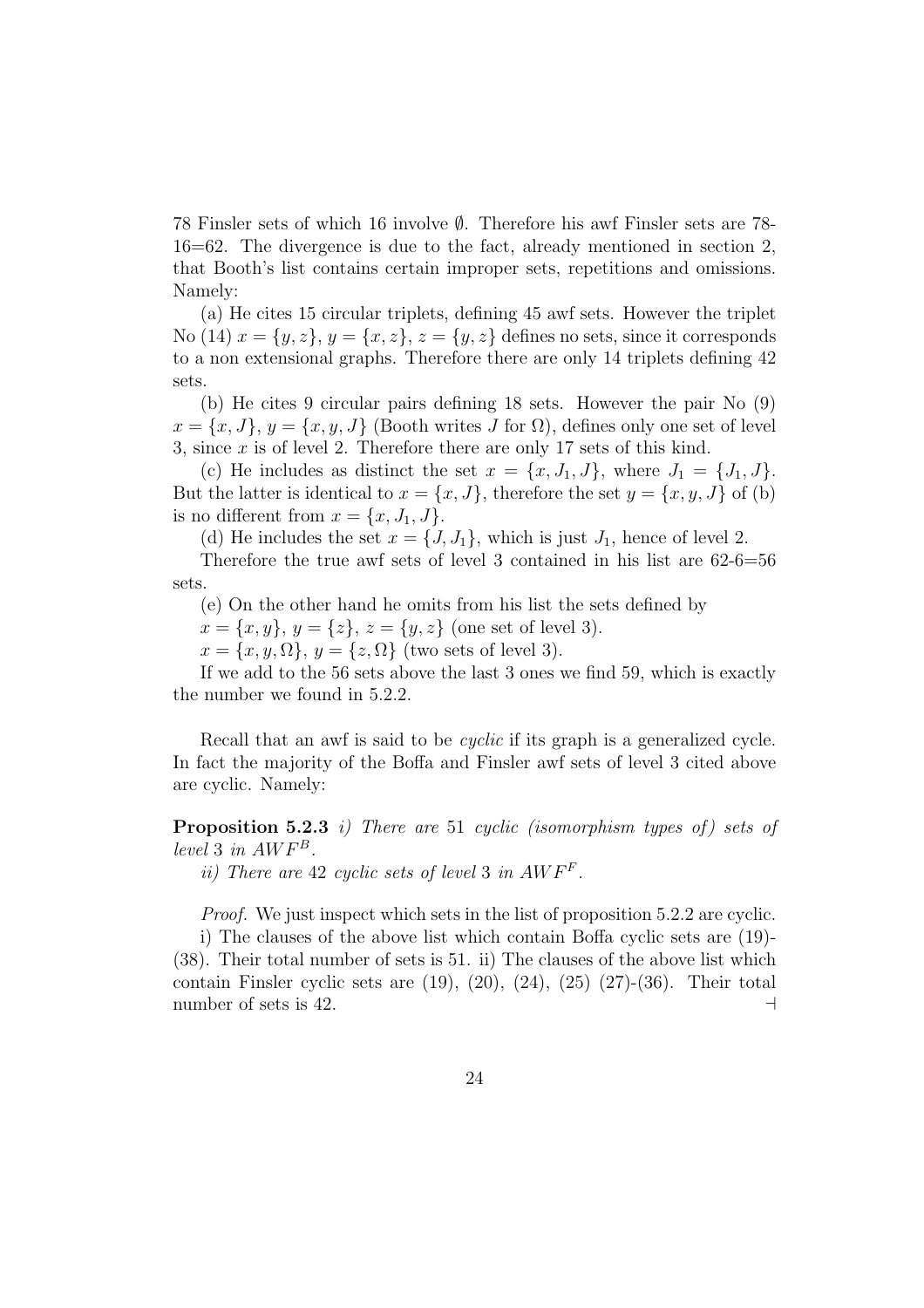Another result of [5] is that there are uncountably many hereditarily finite Finsler sets (Thm. 22) (see also [3]), p. 282). The proof is very simple: For every increasing mapping  $g : \mathbb{N} \to \mathbb{N}$ , consider the set  $x^g$  defined inductively by the sequence:  $x^g = x_0^g$  $g_0^g$ ,  $x_n^g = \{x_{n+1}^g, g(n)\}\$ . Then  $g \neq f \Rightarrow x^g \neq x^f$ . These sets are not awf. However we can easily convert this proof to one providing uncountably many hereditarily finite sets in  $AWF<sup>F</sup>$ .

Proposition 5.2.4 There are uncountably many hereditarily finite sets in  $AWF<sup>F</sup>$ , hence in  $AWF<sup>B</sup>$ .

*Proof.* Simply consider the 1-1 mappings  $g : \mathbb{N} \to \omega^*$ , where  $\omega^*$  is the class of finite ordinals in the sense of  $AWF<sup>F</sup>$ , defined in the last section. If for each such g we define  $x^g$  as above, i.e.,  $x_n^g = \{x_{n+1}^g, g(n)\}\,$  clearly all  $x^g$ are distinct elements of  $AWF<sup>F</sup>$ . . A contract the contract of the contract of the contract of the contract of the contract of the contract of t

# 6 Nonstandard Boffa set theory

In this section we use the concept "linear set equation" to extend a result of Ballard and Hrbáček to the case of the solution space of a linear set equation. A set equation is just a quantifier-free formula of the language of set theory. In the sequel we feel free to interchange the arrow  $\leftarrow$  of a graph with  $\in$ , and nodes  $a_i$  of  $G_{a_0}$  with variables  $x_i$ . If there is no danger of confusion, we write x instead of  $x_0$ . We denote the formula that defines the graph  $G_{a_0}$  by  $g_x$ . If a Boffa set s satisfies  $g_x$ , then we call solution of  $g_x$  and write  $g_x(s)$ . Let  $A_{g_x}$ be the set of solutions of  $g_x$ , i.e,  $A_{g_x} = \{s \in \mathbf{B} \mid g_x(s)\}.$ 

Definition 6.0.5 (i) A set s is linear if each set in the transitive closure  $TC({s})$ , has a unique element.

(ii) A set equation  $g_x$  is transitive if  $g_x(s)$  and  $t \in s$  implies  $g_x(t)$ .

(iii) For a finite number n, a linear set equation  $g_x$  is of *circular type of* length n if  $g_x$  is

 $x_1 \in x_n \in \cdots \in x_2 \in x_1$  (if  $i \neq j, x_i \neq x_j$ ).

(iv) A linear set equation  $g_x$  is of non-circular type if  $g_x$  is

$$
\cdots \in x_j \in \cdots \in x_i \in \cdots \in x_2 \in x_1 \text{ (if } i \neq j, x_i \neq x_j).
$$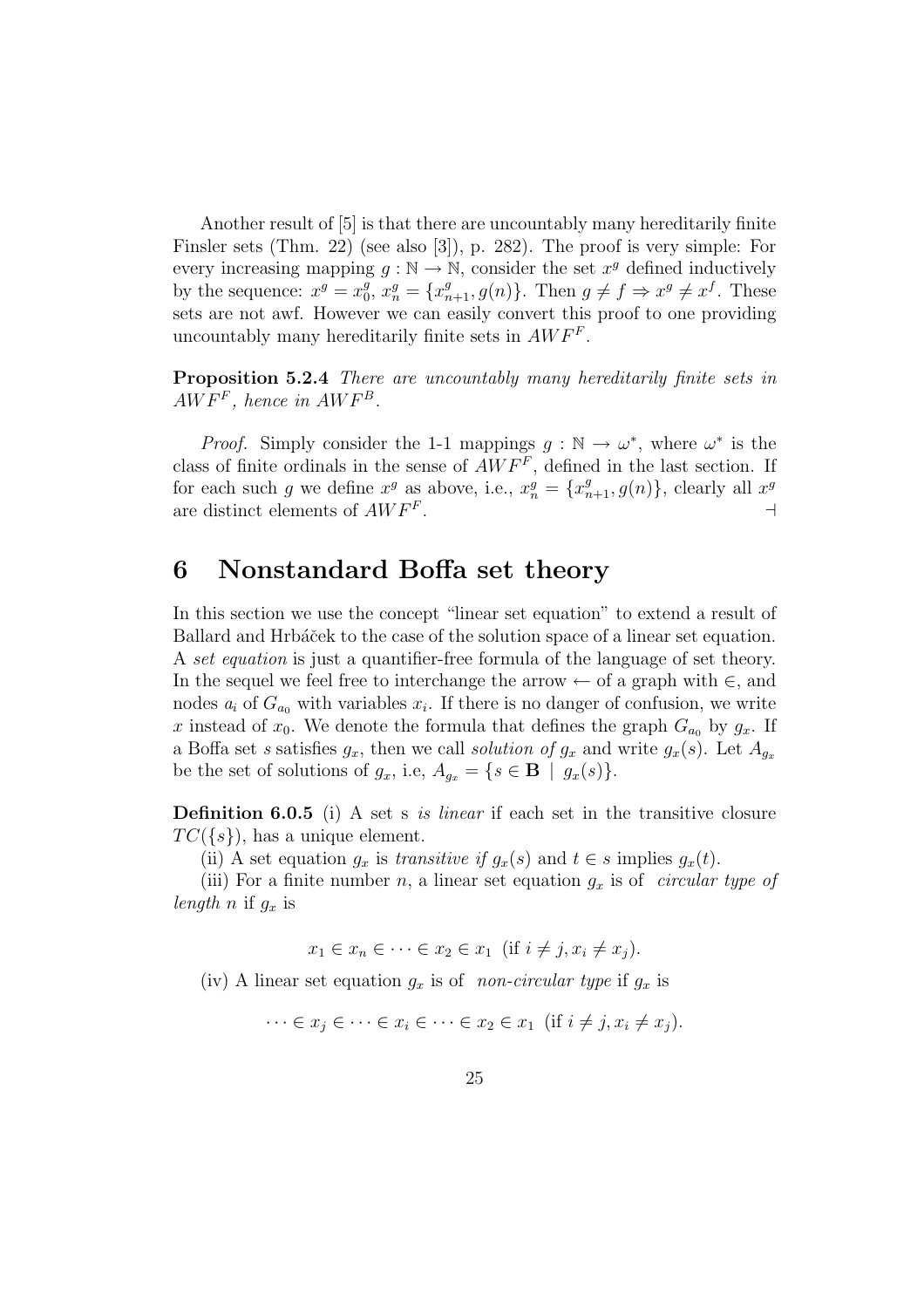Accordingly we have two corresponding types of set equations.

**Theorem 6.0.6** Let G be an apg with corresponding set equation  $g_x$ . If  $A_{g_x}$ is a proper class, then each element of  $A_{g_x}$  is not a ZF set. Furthermore if  $g_x$  is transitive and an element of  $A_{g_x}$  is not a ZF set, then  $A_{g_x}$  is a proper class.

*Proof.* If an element of  $A_{g_x}$  is a ZF set, then  $A_{g_x}$  is a set of one element because of the Extensionality Axiom. We assume that each element of  $A_{q_x}$ is not a ZF set and  $A_{g_x}$  is a set. Since  $g_x$  is transitive,  $A_{g_x}$  is transitive. Let  $A_{g_x}^{\star}$  be a graph  $A_{g_x} \cup G$  where we identify nodes of G that are decorated with well-founded sets, with well-founded sets of  $A_{g_x}$ , as ZF sets. Then  $A_{g_x}$ is transitive in an extensional  $A_{g_x}^*$ . By (BA), there exists a Boffa set u and an isomorphism  $A_{g_x}^* \to u$ .  $A_{g_x}$  is a proper subset in u. This contradicts the definition of the solution space  $A_{g_x}$ . Hence  $A_{g_x}$  is not a set.

Recall that a transitive proper class  $U$  is said to be a universe, if all axioms of ZF<sup>−</sup> hold in U. The following lemma is a direct consequence of the global axiom of choice  $|On| = |V|$ .

**Lemma 6.0.7** For an arbitrary proper class  $A$ , there is a partition of  $A$  into two proper subclasses B and C, i.e.,  $A = B \cup C$  and  $B \cap C = \emptyset$ .

In  $A_{g_x}$ , define  $\sim$  as follows: For an element a and b in  $A_{g_x}$ , let

$$
a \sim b \iff a \in TC(b)
$$
 or  $b \in TC(a)$ .

Clearly  $\sim$  is an equivalence relation. Let  $\pi$  be the projection of  $A_{q_x}$  onto  $A_{q_x}/\sim$ .

**Lemma 6.0.8** Let U be a universe. If  $(A_{a_r}/\sim) - (A_{a_r} \cap U/\sim)$  is a proper class, there exists a proper class  $A'_{g_x} \subseteq A_{g_x}$  such that  $(A_{g_x} \cap U/\sim) \subseteq (A'_{g_x}/\sim)$ , furthermore both classes  $(A'_{g_x}/\sim) - (A'_{g_x} \cap U/\sim)$  and  $(A_{g_x}/\sim) - (A'_{g_x}/\sim)$  are proper.

*Proof.* By Lemma 6.0.7,  $(A_{q_x}/\sim) - (A_{q_x} \cap U/\sim)$  has a decomposition into two proper subclasses  $D_1$  and  $D_2$ . Let  $C_i$  be  $\pi^{-1}(D_i)$  (i=1,2), and let  $A'_{g_x} = (A_{g_x} \cap U) \cup C_1$ . Then  $(A'_{g_x}/\sim) - (A'_{g_x} \cap U/\sim) = D_1$ , and  $D_2$  is included  $\sin (A_{g_x}/\sim) - (A_{g_x}^{\prime})$  $/$  ∼).  $\qquad \qquad \vdots$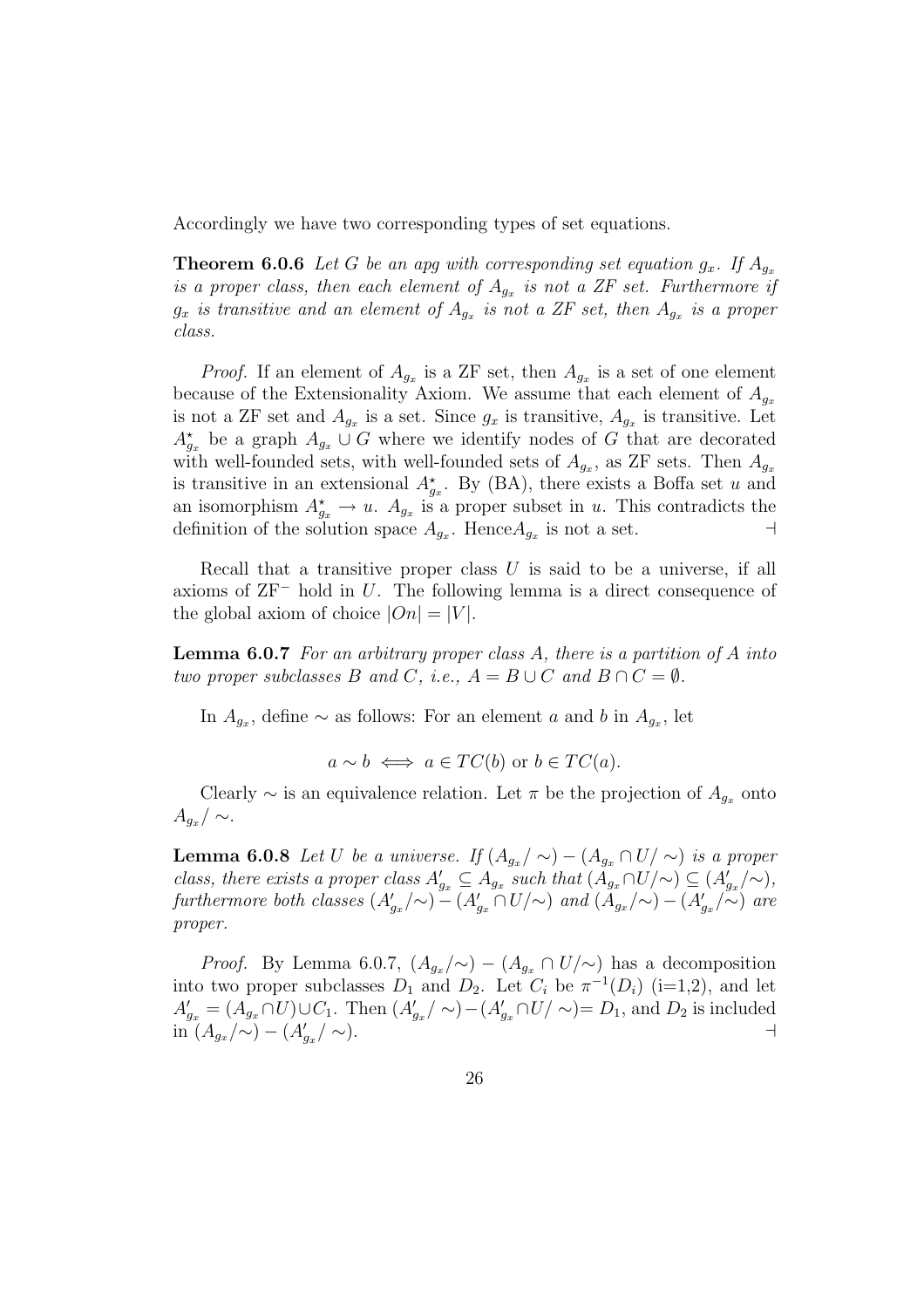We are now ready to prove the following.

**EXTENSION PRINCIPLE** Let U be a universe and  $\kappa$  an infinite cardinal number. Then there exist a  $\kappa$ -saturated universe W and an elementary embedding  $F: U \to W$ . Moreover, if  $g_x$  is a linear set equation of circular type and  $(A_{g_x}/\sim) - (A_{g_x} \cap U/\sim)$  is a proper class, then one can assume that  $F(x) = x$  for all  $x \in A_{g_x} \cap U$ , and  $A_{g_x} - W$  is a proper class.

*Proof.* Let U be a universe such that  $(A_{g_x}/\sim) - (A_{g_x} \cap U/\sim)$  is a proper class. By Lemma 6.0.8, there exists a proper class  $A_{g_x} \subseteq A_{g_x}$  such that

$$
(A_{g_x} \cap U/\sim) \subseteq (A_{g_x}/\sim)
$$

and both  $(A'_{g_x}/\sim) - (A'_{g_x} \cap U/\sim)$  and  $(A_{g_x}/\sim) - (A'_{g_x}/\sim)$  are proper classes. Let  $U_{\alpha}$  be the transitive closure of  $U \cap C[\alpha]$ , where  $C[\alpha] = \{C(\alpha) : \gamma < \alpha\}.$ Let D be a  $\kappa$ -good ultrafilter (see e.g. [7] for the definition), let  $I = \bigcup D$ , and  $(A_{\alpha}, E_{\alpha})$  be the ultraproduct of  $(U_{\alpha}, \epsilon_{U_{\alpha}})$  over D, and let  $d_{\alpha}: U_{\alpha} \to A_{\alpha}$  be the natural elementary embedding. Since  $U_{\alpha}$  is transitive, the inverse image of  $(A_{g_x} \cap U_{\alpha}/\sim)$  under  $\pi$  is  $(A_{g_x} \cap U_{\alpha})$ . Each  $(A_{\alpha}, E_{\alpha})$  is extensional, and it is  $\kappa$ -saturated because D is  $\kappa$ -good. Let

$$
A_{g_x}(A_{\alpha}) = \{ f_{\alpha} \in A_{\alpha} \mid \{ i \in I : f_{\alpha}(i) \in A_{g_x} \} \in D \}.
$$

Now we use transfinite recursion. We divide  $A_0$  into a disjoint sum

$$
d_0(A_{g_x} \cap U_0), A_{g_x}(A_0) - d_0(A_{g_x} \cap U_0)
$$
 and  $A_0 - A_{g_x}(A_0)$ ,

all of which are transitive sets. Each element of  $A_{g_x}(A_0)$  satisfies  $g_x$ . Since  $A_{g_x}(A_0) - d_0(A_{g_x} \cap U_0)$  is a set and  $A'_{g_x} - U$  is a class, there exists an injection

$$
e_0 : A_{g_x}(A_0) - d_0(A_{g_x} \cap U_0) \to A'_{g_x} - U
$$

preserving  $\star \in$  and  $\in$  -structures. Let  $W_0$  be a disjoint union of  $(A_{g_x} \cap U_0)$ , the range of  $e_0$  and  $A_0 - d_0(A_{g_x}(A_0))$ . We define  $g_0 : A_0 \to W_0$  such that restrictions to  $d_0(A_{g_x} \cap U_0)$ ,  $A_{g_x}(A_0) - d_0(A_{g_x} \cap U_0)$  and  $A_0 - d_0(A_{g_x}(A_0))$  give  $g_0(d_0(x)) = x$ ,  $g_0(y) = e_0(y)$  and  $g_0(z) = z$ , respectively. For all  $\alpha < \beta$ , given isomorphisms  $g_{\alpha}: A_{\alpha} \to W_{\alpha}$  to transitive sets  $W_{\alpha}$  such that  $g_{\alpha}[A_{g_x}(A_{\alpha})] \subseteq$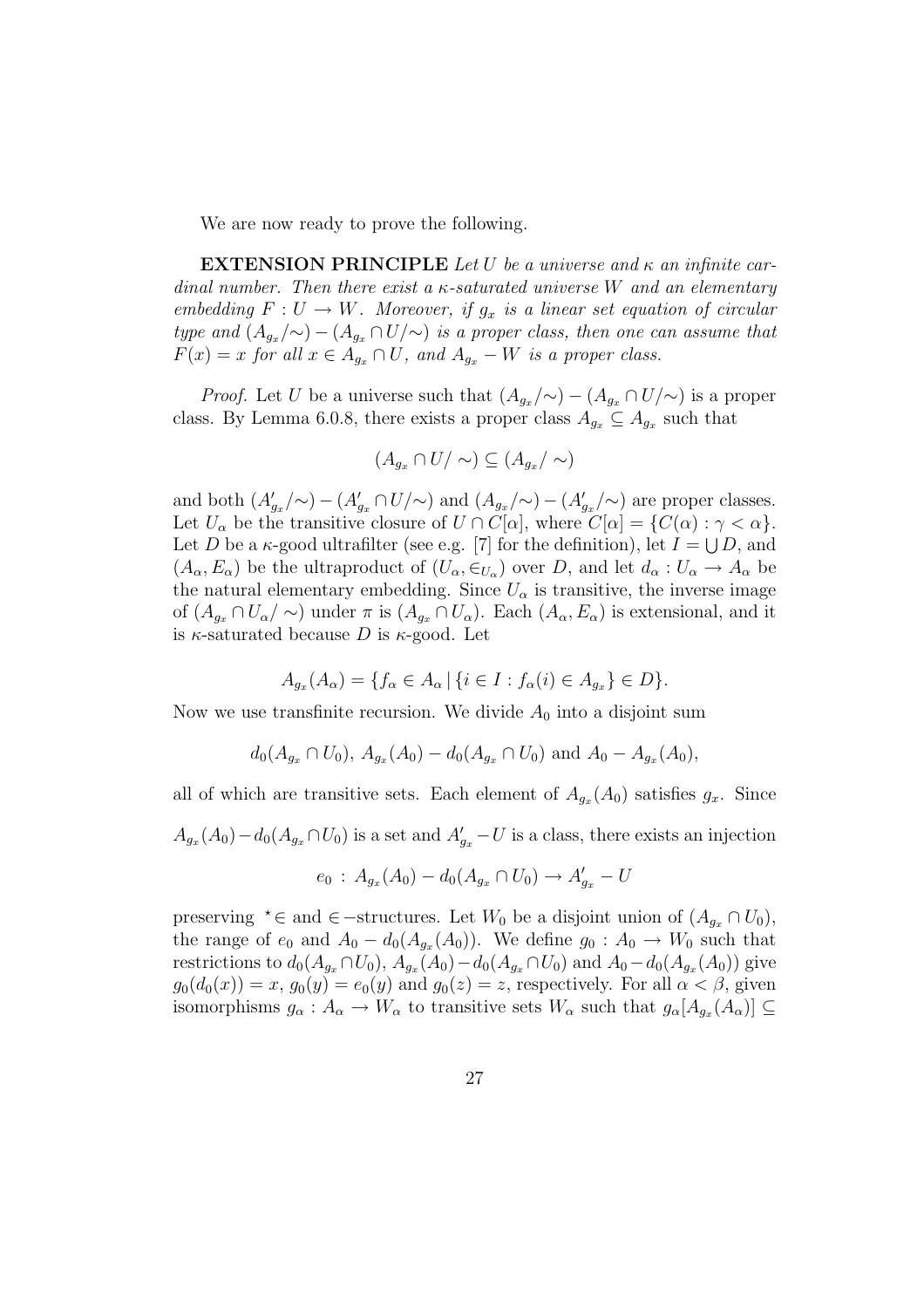$A'_{g_x} \cap W_{\alpha}$ , and  $g_{\alpha}(d_{\alpha}(x)) = x$  for all  $x \in A_{g_x} \cap U_{\alpha}$ . If  $\alpha < \alpha' < \beta$ ,  $W_{\alpha} \subseteq W_{\alpha'}$ and  $g_{\alpha} = g_{\alpha'} \circ i_{\alpha \alpha'}$ , where  $i_{\alpha \alpha'}$  is the inclusion map. Let

$$
A'_{\beta} := \cup_{\alpha < \beta} i_{\alpha\beta} [A_{\alpha}], \qquad W'_{\beta} := \cup_{\alpha < \beta} W_{\alpha},
$$

and define

$$
g': A'_{\beta} \cup A_{g_x}(A_{\beta}) \to W'_{\beta} \cup A'_{g_x}
$$

so that g' restricted to  $i_{\alpha\beta}[A_{\alpha}]$  is  $g_{\alpha} \circ i_{\alpha\beta}^{-1}$  and g' restricted to  $A_{g_x}(A_{\beta}) \cap d_{\beta}[U_{\beta}]$ agrees with  $d_{\beta}^{-1}$  for each  $\alpha < \beta$ . Now  $g_x$  is linear,  $A_{\beta}$  is a set and

$$
(A_{g_x}/\sim)-(A_{g_x}\cap U/\sim)
$$

is a proper class. Hence g' restricted to  $A_{g_x}(A_\beta) - (A'_\beta \cup d_\beta[U_\beta])$  can be defined as a one to one mapping into  $A'_{g_x} - (U \cup W'_\beta)$  and preserves ∈-structures. Clearly  $dom(g')$  is transitive in  $\tilde{A}_{\beta}, g'(d_{\beta}(x)) = x$  for all  $x \in A_{g_x} \cap U_{\beta}$ , and g' is an isomorphism of  $(dom(g'), E_\beta \cap dom(g')^2)$  onto  $(ran(g'), \in_{ran(g')})$ , where  $ran(g')$  is transitive. Then by (BA) there exist  $g_{\beta}$  and  $W_{\beta}$  such that  $g' \subset g_{\beta}$ ,  $ran(g') \subseteq W_\beta$ ,  $W_\beta$  is transitive, and  $g_\beta$  is an isomorphism between  $(A_\beta, E_\beta)$ and  $(W_\beta, \in_{W_\beta})$ . Next we show that  $A_{g_x} \cap W_\alpha = A'_{g_x} \cap W_\alpha$  for each  $\alpha$ . Let s be an element of  $A_{g_x} \cap W_\alpha$ . Then  $g_\alpha^{-1}(s) \in A_{g_x} \cap A_\alpha$ . We write  $g_\alpha^{-1}(s)$  as  $s_1$  and denote the length of  $g_x$  by n. Since  $s_1$  is a solution of  $g_x$ , there exist elements  $s_2, s_3, \ldots, s_n$  of  $A_\alpha$  such that  $s_1 \in s_n \in \cdots \in s_2 \in s_1$ . Let

$$
D_j(1 \le j \le n-1) = \{i \in I : s_{j+1}(i) \in s_j(i)\}
$$

and

$$
D_n = \{ i \in I : s_1(i) \in s_n(i) \}.
$$

Since

$$
s_1(i) \in s_n(i) \in \dots \in s_2(i) \in s_1(i)
$$

for  $i \in \bigcap_{1 \leq j \leq n} D_j$ ,  $s_1(i)$  is an element of  $A_{g_x}$ . Hence  $s_1 \in A_{g_x}(A_\alpha)$ , that is,

$$
g_{\alpha}^{-1}(A_{g_x} \cap W_{\alpha}) \subset A_{g_x}(A_{\alpha}).
$$

Thus

$$
A_{g_x} \cap W_{\alpha} \subset g_{\alpha}(A_{g_x}(A_{\alpha})).
$$

Since

$$
g_{\alpha}(A_{g_x}(A_{\alpha})) \subset A'_{g_x} \cap W_{\alpha},
$$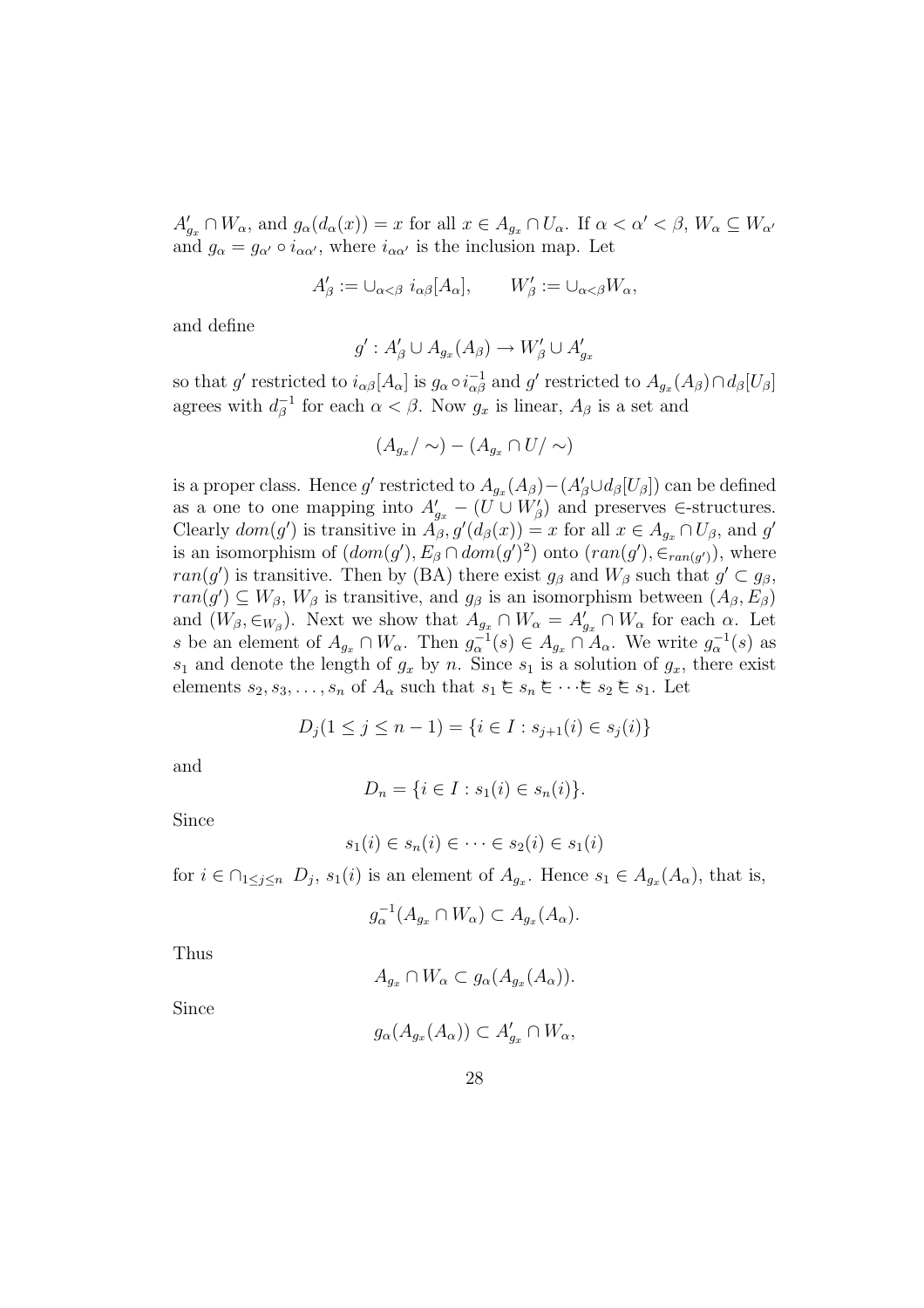it follows that

$$
A_{g_x} \cap W_{\alpha} = A'_{g_x} \cap W_{\alpha}.
$$

Therefore

$$
A_{g_x} - (A_{g_x} \cap W_{\alpha}) = A_{g_x} - (A'_{g_x} \cap W_{\alpha}).
$$

Note that  $(A_{g_x}/\sim) - (A'_{g_x}/\sim)$  is a proper class, so  $A_{g_x} - A'_{g_x}$  is also proper. Finally since

$$
A_{g_x}-A'_{g_x}\subset \cap_{\alpha\in On}(A_{g_x}-(A'_{g_x}\cap W_{\alpha}))
$$

and

$$
\bigcap_{\alpha\in On}(A_{g_x}-(A'_{g_x}\cap W_{\alpha}))=A_{g_x}-W,
$$

 $A_{g_x} - W$  is a proper class. This completes the proof.  $\Box$ 

Remarks 6.0.9 Ballard and Hrbáček's result in [2] concerns the equations  $g_x: x = \{x\}$ . Our result works for every linear set equations, e.g.  $x = \{y\}$ and  $y = \{x\}$ , etc.

# References

- [1] Aczel, P., Non-Well-Founded Sets, CSLI Lecture Notes, No. 14, Stanford, (1988).
- [2] Ballard D. and Hrbáček, K., Standard Foundations for Nonstandard Analysis, *The Journal of Symbolic Logic*, **57** (1992), 741-748.
- [3] Barwise, J. and Moss, L., Vicious Circles, CSLI Lecture Notes, No. 60, Stanford, (1996).
- [4] Boffa, M., Forcing et n´egation de l' axiome de Fondement, Memoire Acad. Sci. Belg. tome XL, fasc. 7, (1972).
- [5] Booth, D., Hereditarily Finite Finsler Sets, The Journal of Symbolic Logic, 55 (1990), 700-706.
- [6] Booth, D. and Ziegler, R., (Eds), Finsler Set Theory: Platonism and Circularity, Birkhäuser Verlag, (1996).
- [7] Chang, C.C. and Keisler H.J., *Model theory*, North-Holland, Amsterdam, (1973).